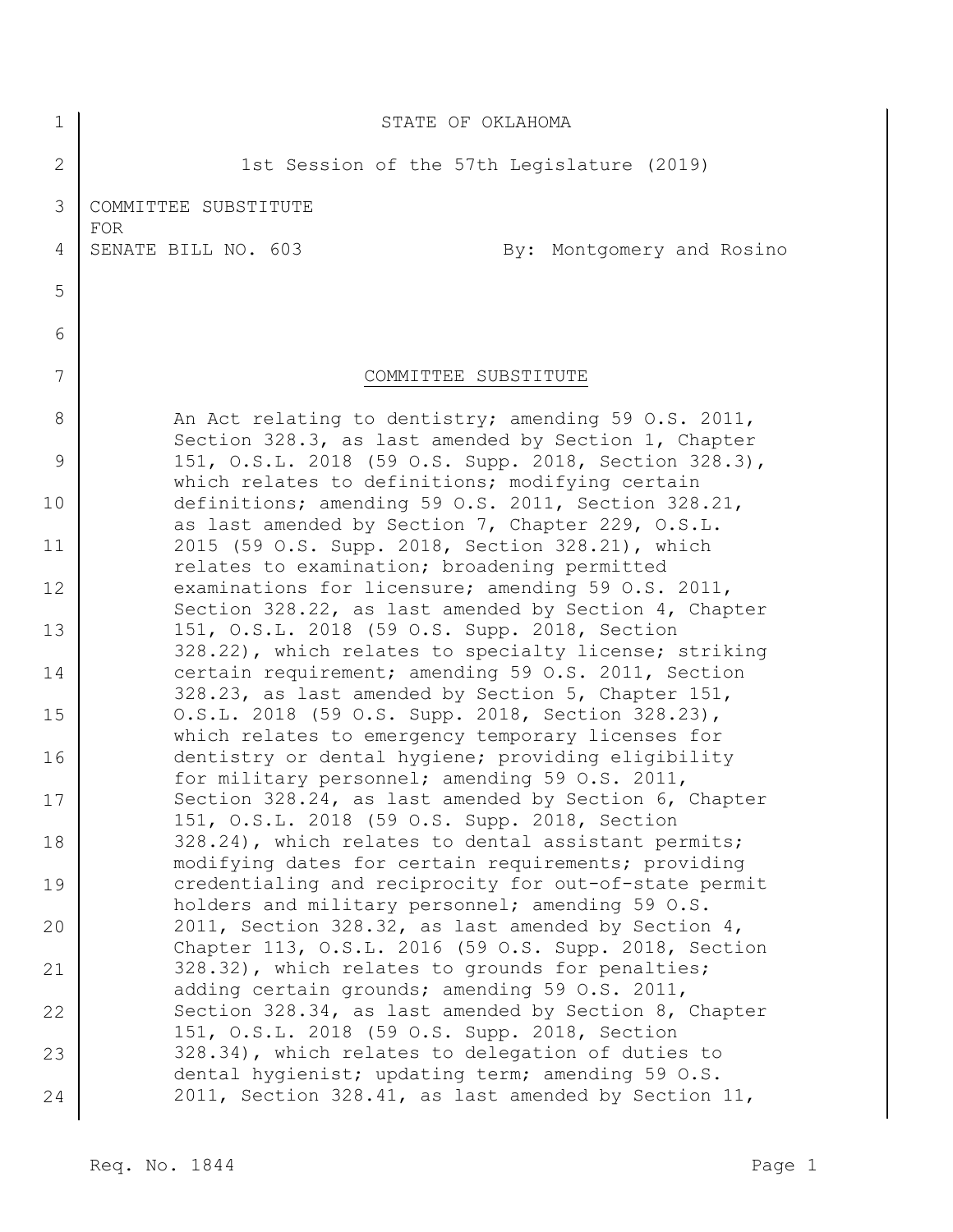1 2 3 4 5 6 7 8 9 10 11 12 13 14 15 16 17 18 19 20 21 22 23 24 Chapter 151, O.S.L. 2018 (59 O.S. Supp. 2018, Section 328.41), which relates to continuing education requirements; adding certain requirement; amending 59 O.S. 2011, Section 328.44a, as last amended by Section 25, Chapter 229, O.S.L. 2015 (59 O.S. Supp. 2018, Section 328.44a), which relates to penalties; permitting summary suspension under certain circumstances; amending 59 O.S. 2011, Section 328.51a, as last amended by Section 15, Chapter 151, O.S.L. 2018 (59 O.S. Supp. 2018, Section 328.51a), which relates to fees; adding certain fee; and providing an effective date. BE IT ENACTED BY THE PEOPLE OF THE STATE OF OKLAHOMA: SECTION 1. AMENDATORY 59 O.S. 2011, Section 328.3, as last amended by Section 1, Chapter 151, O.S.L. 2018 (59 O.S. Supp. 2018, Section 328.3), is amended to read as follows: Section 328.3. As used in the State Dental Act, the following words, phrases, or terms, unless the context otherwise indicates, shall have the following meanings: 1. "Accredited dental college" means an institution whose dental educational program is accredited by the Commission on Dental Accreditation of the American Dental Association; 2. "Accredited dental hygiene program" means a dental hygiene educational program which is accredited by the Commission on Dental Accreditation of the American Dental Association; 3. "Accredited dental assisting program" means a dental assisting program which is accredited by the Commission on Dental Accreditation of the American Dental Association;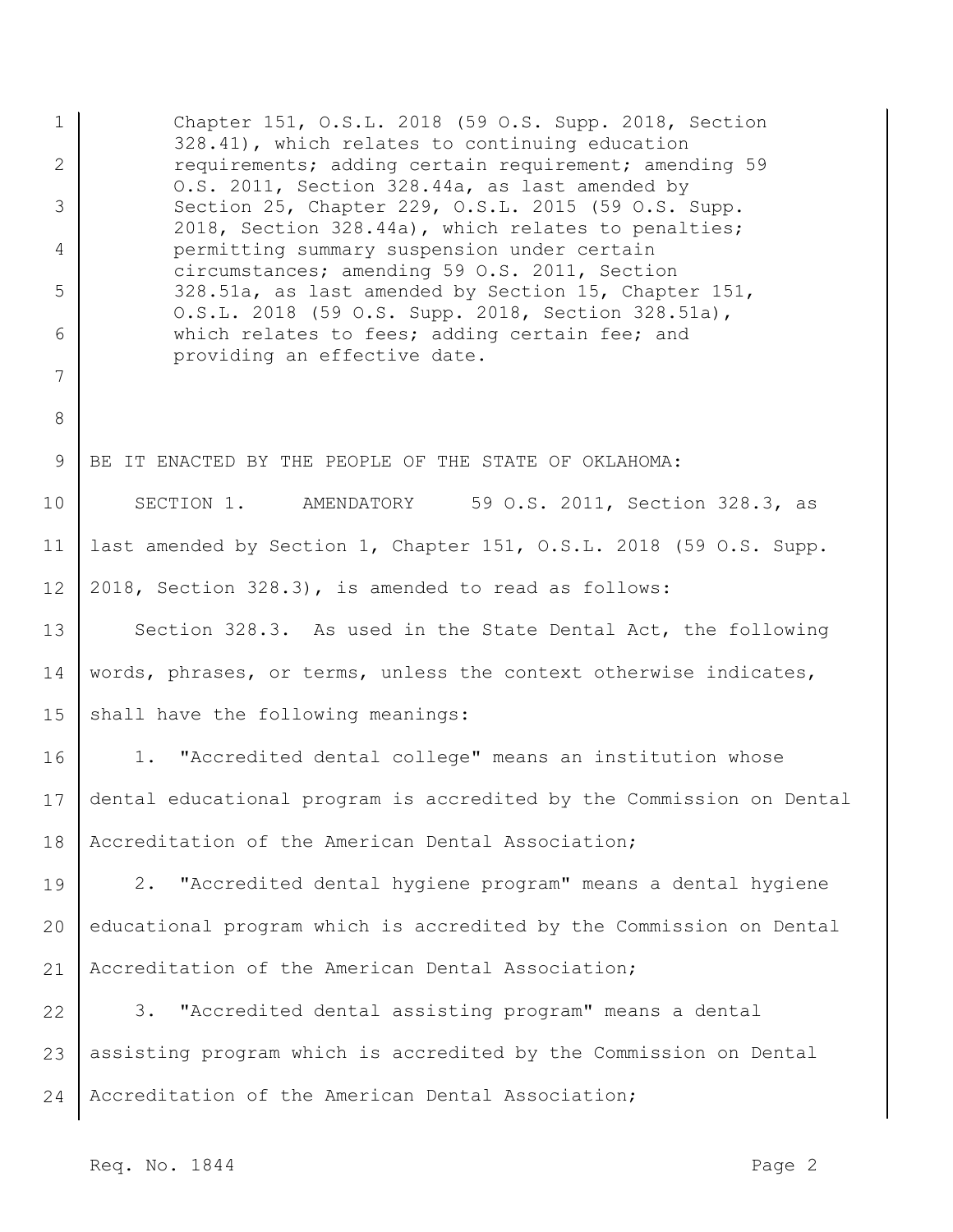- 1
- 4. "Board" means the Board of Dentistry;

2 3 4 5. "Certified dental assistant" means a dental assistant who has earned and maintains current certified dental assistant certification from the Dental Assisting National Board (DANB);

5 6 7 8 9 10 6. "Coronal polishing" means a procedure limited to the removal of plaque and stain from exposed tooth surfaces, utilizing a slow speed hand piece with a rubber polishing cup or brush and polishing agent and is not prophylaxis. To be considered prophylaxis, examination for calculus and scaling must be done by a hygienist or dentist;

11 12 13 14 15 16 17 7. "Deep sedation" means a drug-induced depression of consciousness during which patients cannot be easily aroused but respond purposefully following repeated or painful stimulation. The ability to independently maintain ventilator function may be impaired. Patients may require assistance in maintaining a patent airway, and spontaneous ventilation may be inadequate. Cardiovascular function is usually maintained;

18 19 8. "Dentistry" means the practice of dentistry in all of its branches;

20 21 22 9. "Dentist" means a graduate of an accredited dental college who has been issued a license by the Board to practice dentistry as defined in Section 328.19 of this title;

23 24 10. "Dental ambulatory surgical center (DASC)" means a facility that operates exclusively for the purpose of furnishing outpatient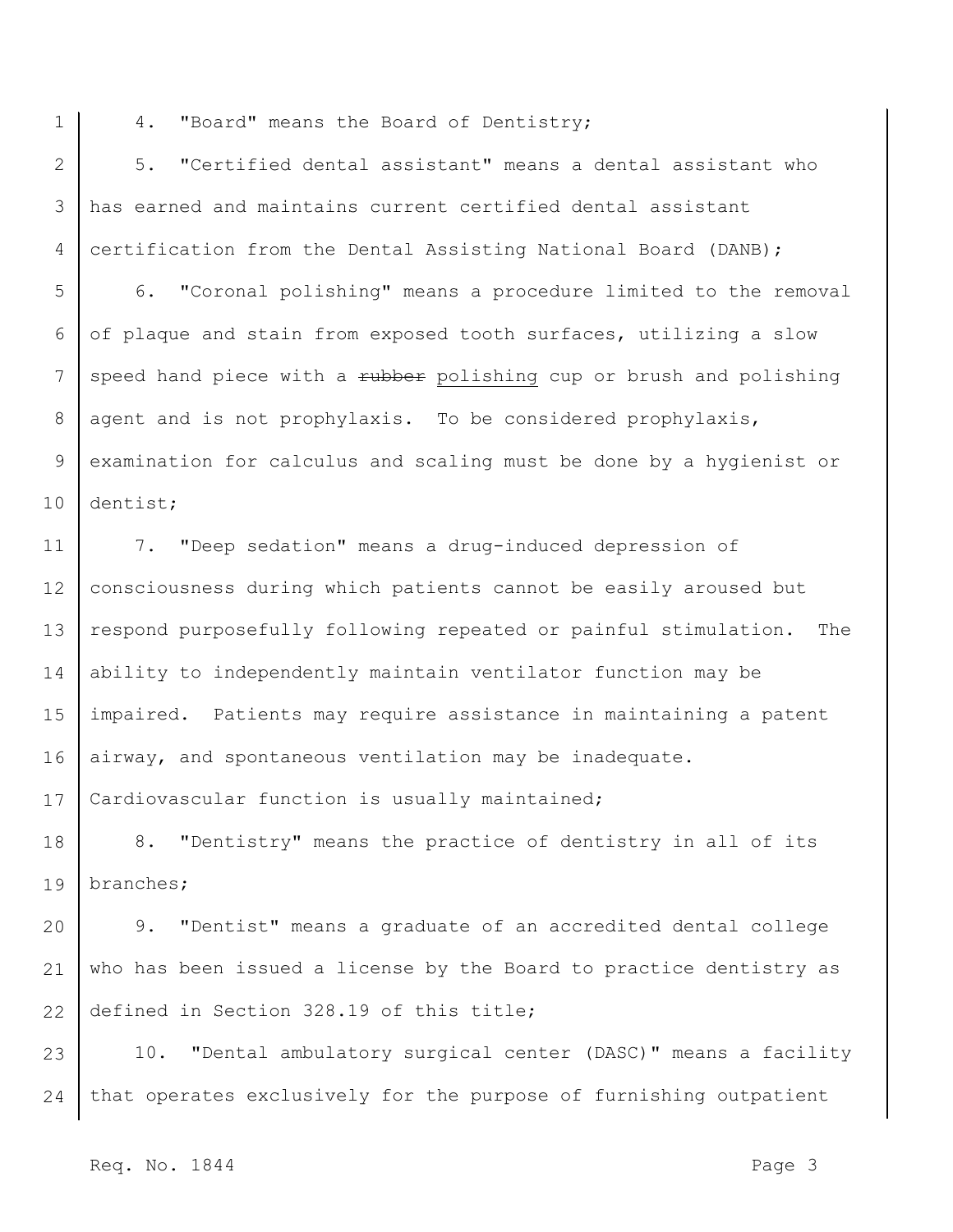1 2 3 surgical services to patients. A DASC shall have the same privileges and requirements as a dental office and additionally must be an accredited facility by the appropriate entity;

4 5 6 7 11. "Dental office" means an establishment owned and operated by a dentist for the practice of dentistry, which may be composed of reception rooms, business offices, private offices, laboratories, and dental operating rooms where dental operations are performed;

8 9 10 11 12 12. "Dental hygienist" means an individual who has fulfilled the educational requirements and is a graduate of an accredited dental hygiene program and who has passed an examination and has been issued a license by the Board and who is authorized to practice dental hygiene as hereinafter defined;

13 14 15 16 17 18 19 20 21 22 23 13. "Dental assistant or oral maxillofacial surgery assistant" means an individual working for a dentist, under the dentist's direct supervision or direct visual supervision, and performing duties in the dental office or a treatment facility, including the limited treatment of patients in accordance with the provisions of the State Dental Act. A dental assistant or oral maxillofacial surgery assistant may assist a dentist with the patient; provided, this shall be done only under the direct supervision or direct visual supervision and control of the dentist and only in accordance with the educational requirements and rules promulgated by the Board;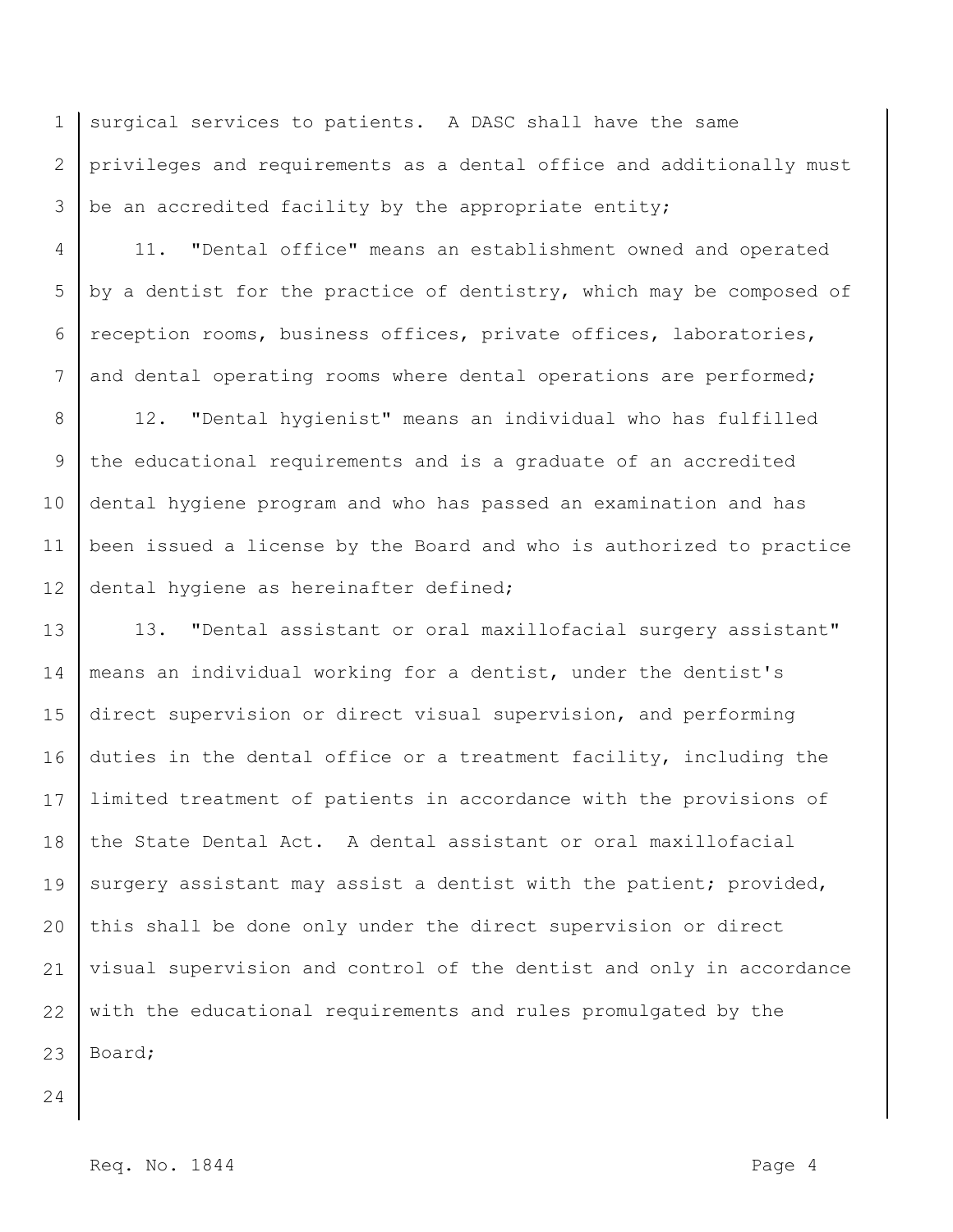1 2 3 14. "Dental laboratory" means a location, whether in a dental office or not, where a dentist or a dental laboratory technician performs dental laboratory technology;

4 5 6 7 8 9 15. "Dental laboratory technician" means an individual whose name is duly filed in the official records of the Board, which authorizes the technician, upon the laboratory prescription of a dentist, to perform dental laboratory technology, which services must be rendered only to the prescribing dentist and not to the public;

10 11 12 13 16. "Dental laboratory technology" means using materials and mechanical devices for the construction, reproduction or repair of dental restorations, appliances or other devices to be worn in a human mouth;

14 15 16 17 18 19 20 17. "Dental specialty" means a specialized practice of a branch of dentistry, recognized by the Board, where the dental college and specialty program are accredited by the Commission on Dental Accreditation (CODA), or a dental specialty recognized by the Board, requiring a minimum number of hours of approved education and training and/or recognition by a nationally recognized association or accreditation board;

21 22 23 24 18. "Direct supervision" means the supervisory dentist is in the dental office or treatment facility and, during the appointment, personally examines the patient, diagnoses any conditions to be treated, and authorizes the procedures to be performed by a dental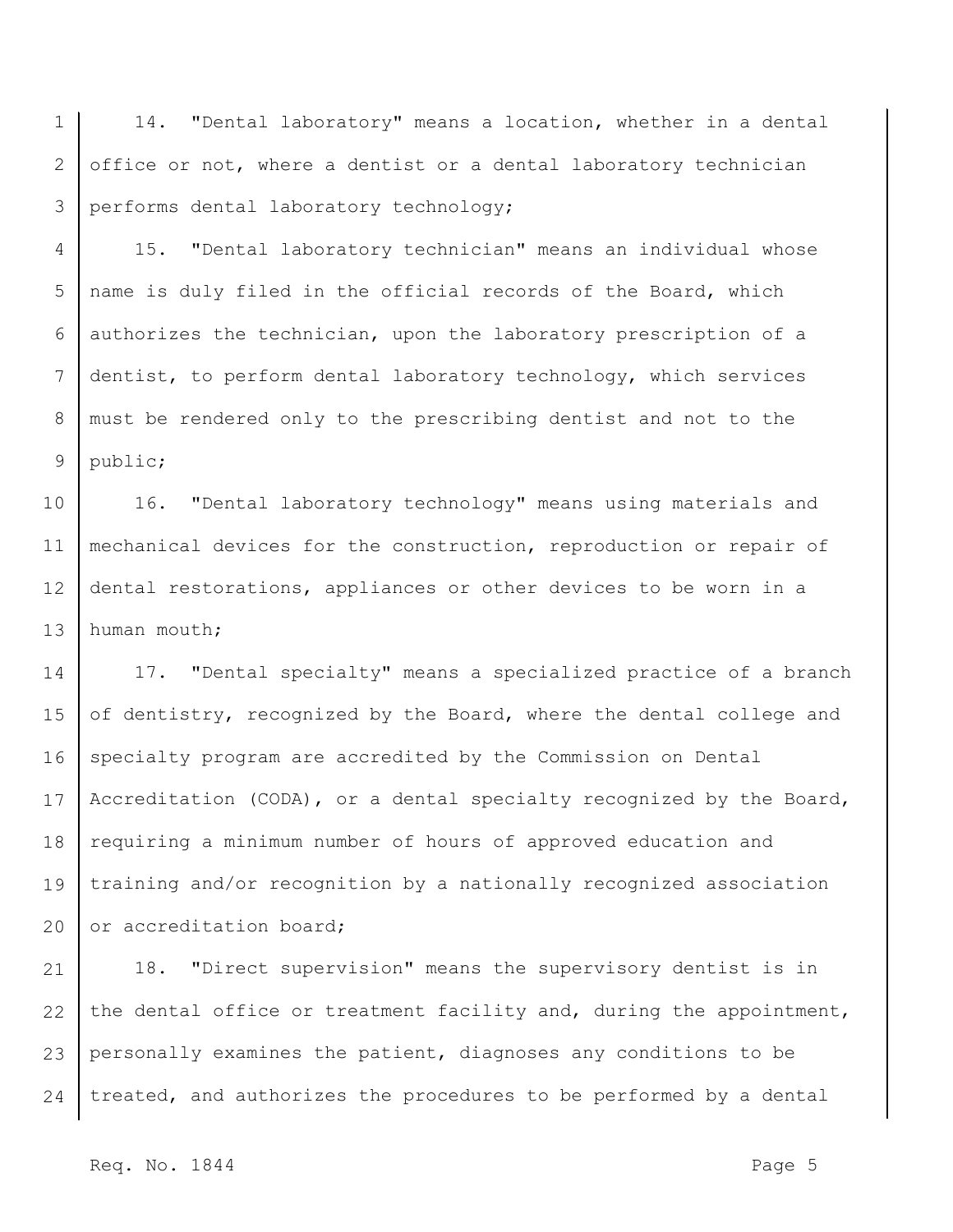1 2 3 4 5 hygienist, dental assistant, or oral maxillofacial surgery assistant. The supervising dentist is continuously on-site and physically present in the dental office or treatment facility while the procedures are being performed and, before dismissal of the patient, evaluates the results of the dental treatment;

6 7 8 9 19. "Direct visual supervision" means the supervisory dentist has direct ongoing visual oversight which shall be maintained at all times during any procedure authorized to be performed by a dental assistant or an oral maxillofacial surgery assistant;

10 11 20. "Fellowship" means a program designed for post-residency graduates to gain knowledge and experience in a specialized field;

12 13 14 15 16 17 18 19 21. "General anesthesia" means a drug-induced loss of consciousness during which patients are not arousable, even by painful stimulation. The ability to independently maintain ventilator function is often impaired. Patients often require assistance in maintaining a patent airway, and positive pressure ventilation may be required because of depressed spontaneous ventilation or drug-induced depression of neuromuscular function. Cardiovascular function may be impaired;

20 21 22 23 24 22. "General supervision" means the supervisory dentist has diagnosed any conditions to be treated within the past thirteen (13) months, has personally authorized the procedures to be performed by a dental hygienist, and will evaluate the results of the dental treatment within a reasonable time as determined by the nature of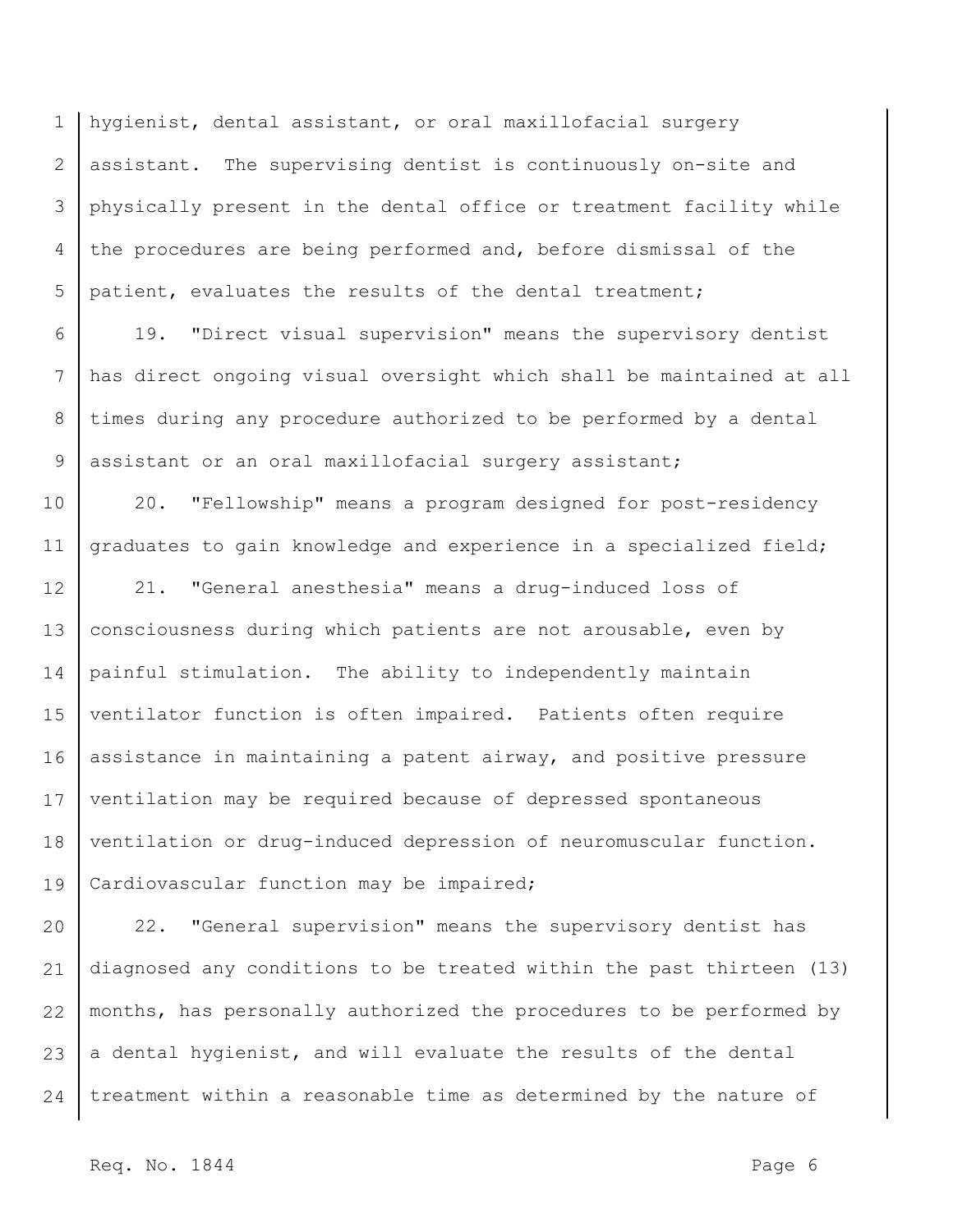1 2 3 4 5 the procedures performed, the needs of the patient, and the professional judgment of the supervisory dentist. General supervision may only be used to supervise a hygienist and may not be used to supervise an oral maxillofacial surgery assistant or dental assistant;

6 7 8 9 10 11 12 13 14 15 23. "Indirect supervision" means the supervisory dentist is in the dental office or treatment facility and has personally diagnosed any conditions to be treated, authorizes the procedures to be performed by a dental hygienist, remains in the dental office or treatment facility while the procedures are being performed, and will evaluate the results of the dental treatment within a reasonable time as determined by the nature of the procedures performed, the needs of the patient, and the professional judgment of the supervisory dentist. Indirect supervision may not be used for an oral maxillofacial surgery assistant or a dental assistant;

16 17 18 19 24. "Investigations" means an investigation proceeding, authorized under Sections 328.15A and 328.43a of this title, to investigate alleged violations of the State Dental Act or the rules of the Board;

20 21 22 25. "Laboratory prescription" means a written description, dated and signed by a dentist, of dental laboratory technology to be performed by a dental laboratory technician;

23 24 26. "Minimal sedation" means a minimally depressed level of consciousness, produced by a pharmacological method, that retains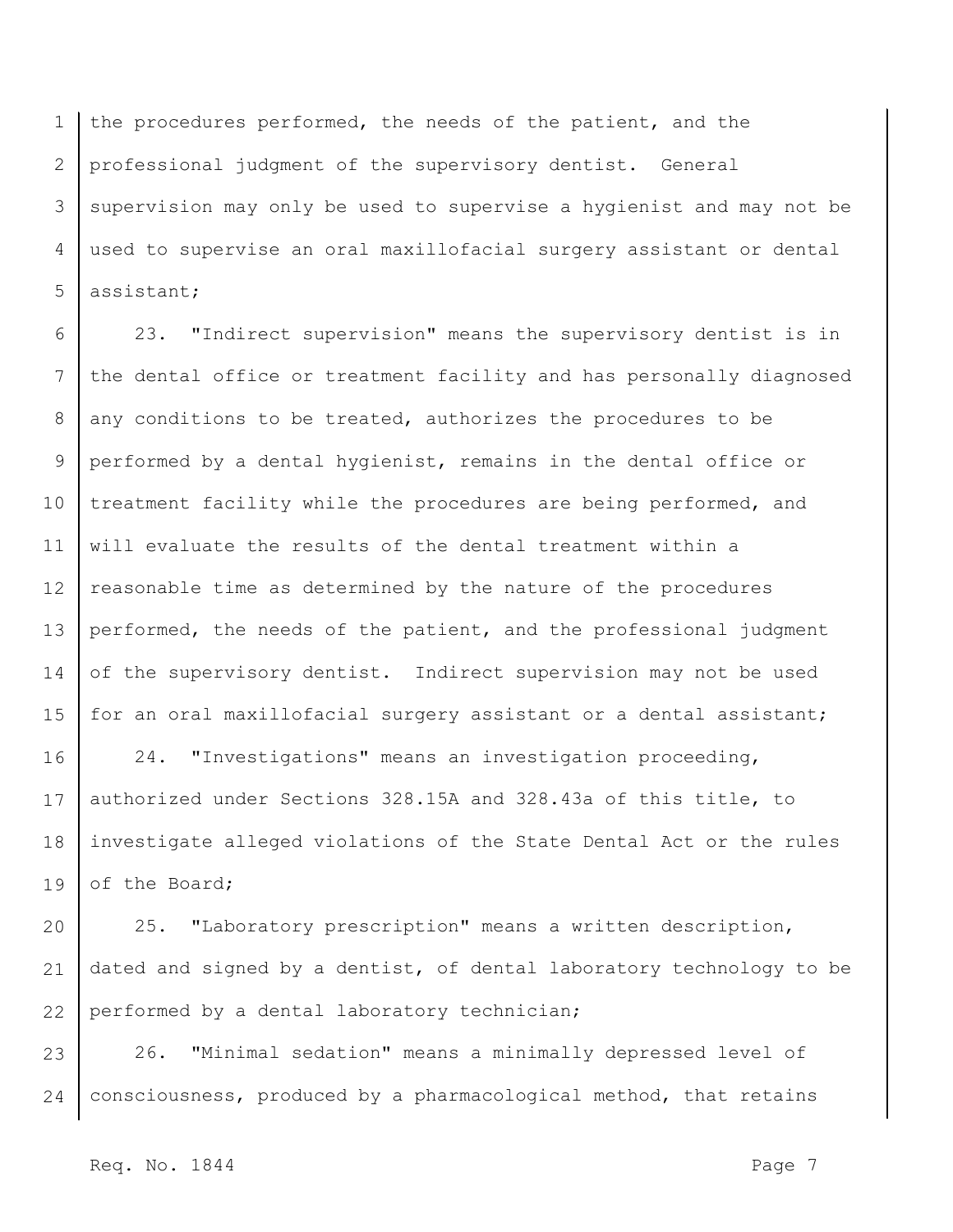1 2 3 4 5 the patient's ability to independently and continuously maintain an airway and respond normally to tactile stimulation and verbal command. Although cognitive function and coordination may be modestly impaired, ventilator and cardiovascular functions are unaffected;

6 7 8 9 27. "Mobile dental anesthesia provider" means a licensed and anesthesia-permitted dentist, physician or certified registered nurse anesthetist (CRNA) that has a mobile dental unit and provides anesthesia in dental offices and facilities in the state;

10 11 12 13 14 15 16 17 18 19 20 21 22 23 24 28. "Mobile dental clinic" means a permitted motor vehicle or trailer utilized as a dental clinic, and/or that contains dental equipment and is used to provide dental services to patients on-site and shall not include a mobile dental anesthesia provider. A mobile dental clinic shall also mean and include a volunteer mobile dental facility that is directly affiliated with a church or religious organization as defined by Section 501(c)(3) or 501(d) of the United States Internal Revenue Code, the church or religious organization with which it is affiliated is clearly indicated on the exterior of the mobile dental facility, and such facility does not receive any form of payment either directly or indirectly for work provided to patients other than donations through the affiliated church or religious organization; provided, that the volunteer mobile dental facility shall be exempt from any registration fee required under the State Dental Act;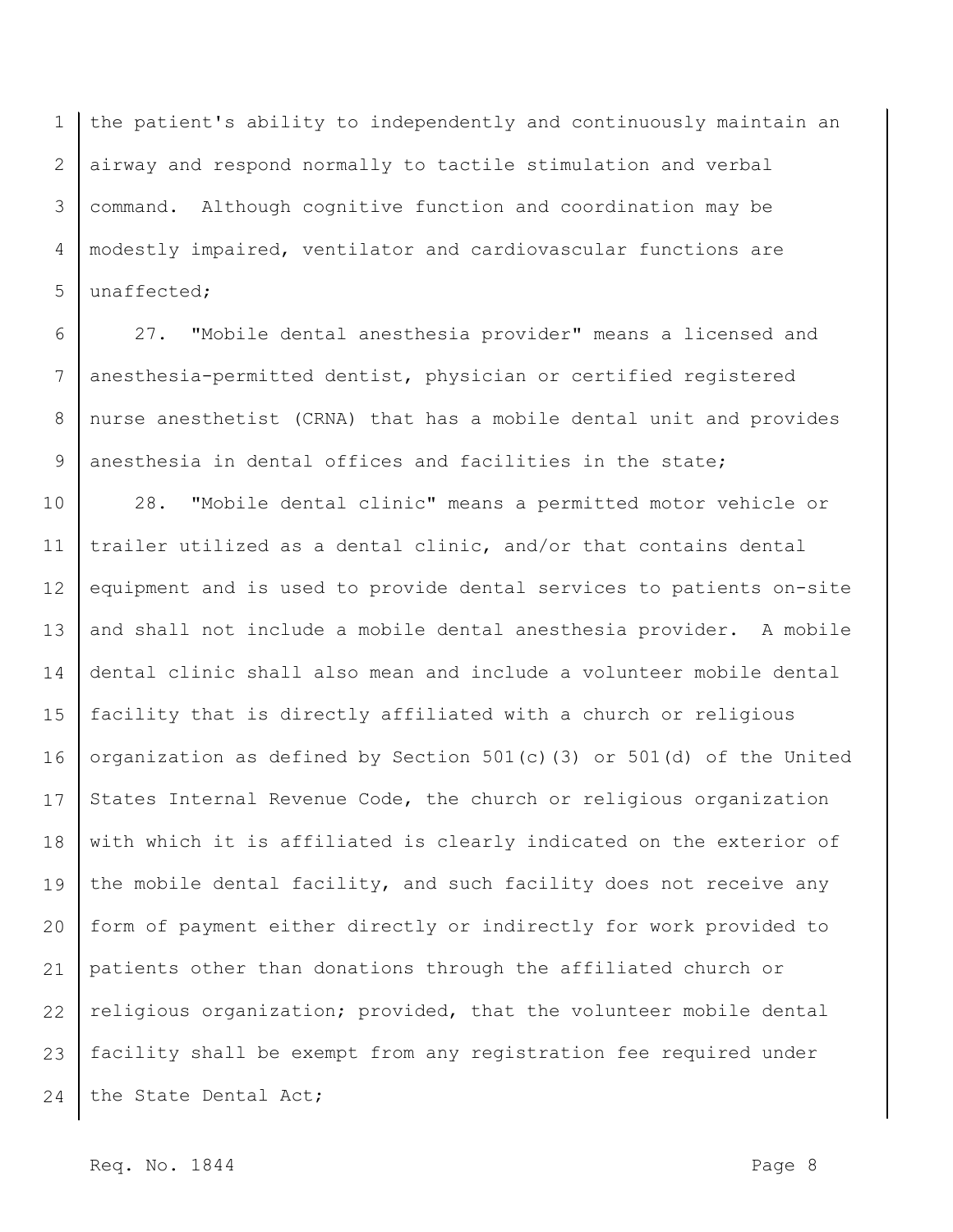1 2 3 4 5 6 29. "Moderate sedation" means a drug-induced depression of consciousness during which patients respond purposefully to verbal commands, either alone or accompanied by light tactile stimulation. No interventions are required to maintain a patent airway, and spontaneous ventilation is adequate. Cardiovascular function is usually maintained;

7 8 9 10 11 12 13 14 15 30. "Prophylaxis" means the removal of any and all calcareous deposits, stains, accretions or concretions from the supragingival and subgingival surfaces of human teeth, utilizing instrumentation by scaler or periodontal curette on the crown and root surfaces of human teeth including rotary or power-driven instruments. This procedure may only be performed by a dentist or dental hygienist; 31. "Patient" or "patient of record" means an individual who has given a medical history and has been examined and accepted by a dentist for dental care;

16 17 18 19 20 32. "Residencies" are programs designed for advanced clinical and didactic training in general dentistry or other specialties or other specialists at the post-doctoral level recognized by the Commission on Dental Accreditation (CODA) of the American Dental Association or the Board;

21 22 23 33. "Supervision" means direct supervision, direct visual supervision, indirect supervision or general supervision; and 34. "Treatment facility" means: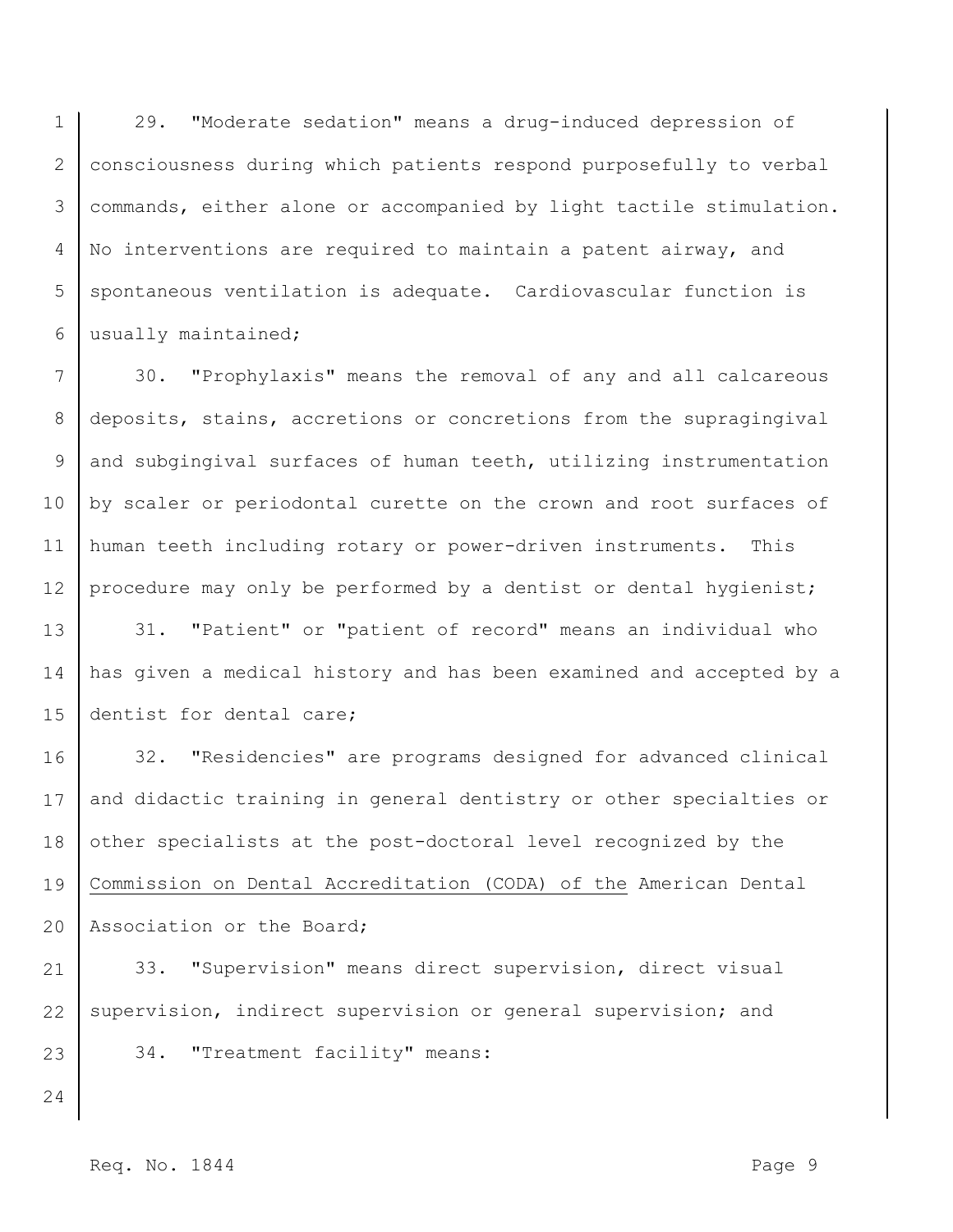| $\mathbf 1$  | a.             | a federal, tribal, state or local public health                    |
|--------------|----------------|--------------------------------------------------------------------|
| $\mathbf{2}$ |                | facility,                                                          |
| 3            | b.             | a federal qualified health care facility (FQHC),                   |
| 4            | $\mathtt{C}$ . | a private health facility,                                         |
| 5            | d.             | a group home or residential care facility serving the              |
| 6            |                | elderly, handicapped or juveniles,                                 |
| 7            | е.             | a hospital or dental ambulatory surgery center (DASC),             |
| 8            | f.             | a nursing home,                                                    |
| 9            | g.             | a penal institution operated by or under contract with             |
| 10           |                | the federal or state government,                                   |
| 11           | h.             | a public or private school,                                        |
| 12           | i.             | a patient of record's private residence,                           |
| 13           | j.             | a mobile dental clinic,                                            |
| 14           | k.             | a dental college, dental program, dental hygiene                   |
| 15           |                | program or dental assisting program accredited by the              |
| 16           |                | Commission on Dental Accreditation, or                             |
| 17           | $\perp$ .      | such other places as are authorized by the Board.                  |
| 18           |                | SECTION 2. AMENDATORY<br>59 O.S. 2011, Section 328.21, as          |
| 19           |                | last amended by Section 7, Chapter 229, O.S.L. 2015 (59 O.S. Supp. |
| 20           |                | 2018, Section 328.21), is amended to read as follows:              |
| 21           |                | Section 328.21. A. No person shall practice dentistry or           |
| 22           |                | dental hygiene without first applying for and obtaining a license  |
| 23           |                | from the Board of Dentistry.                                       |
| 24           |                |                                                                    |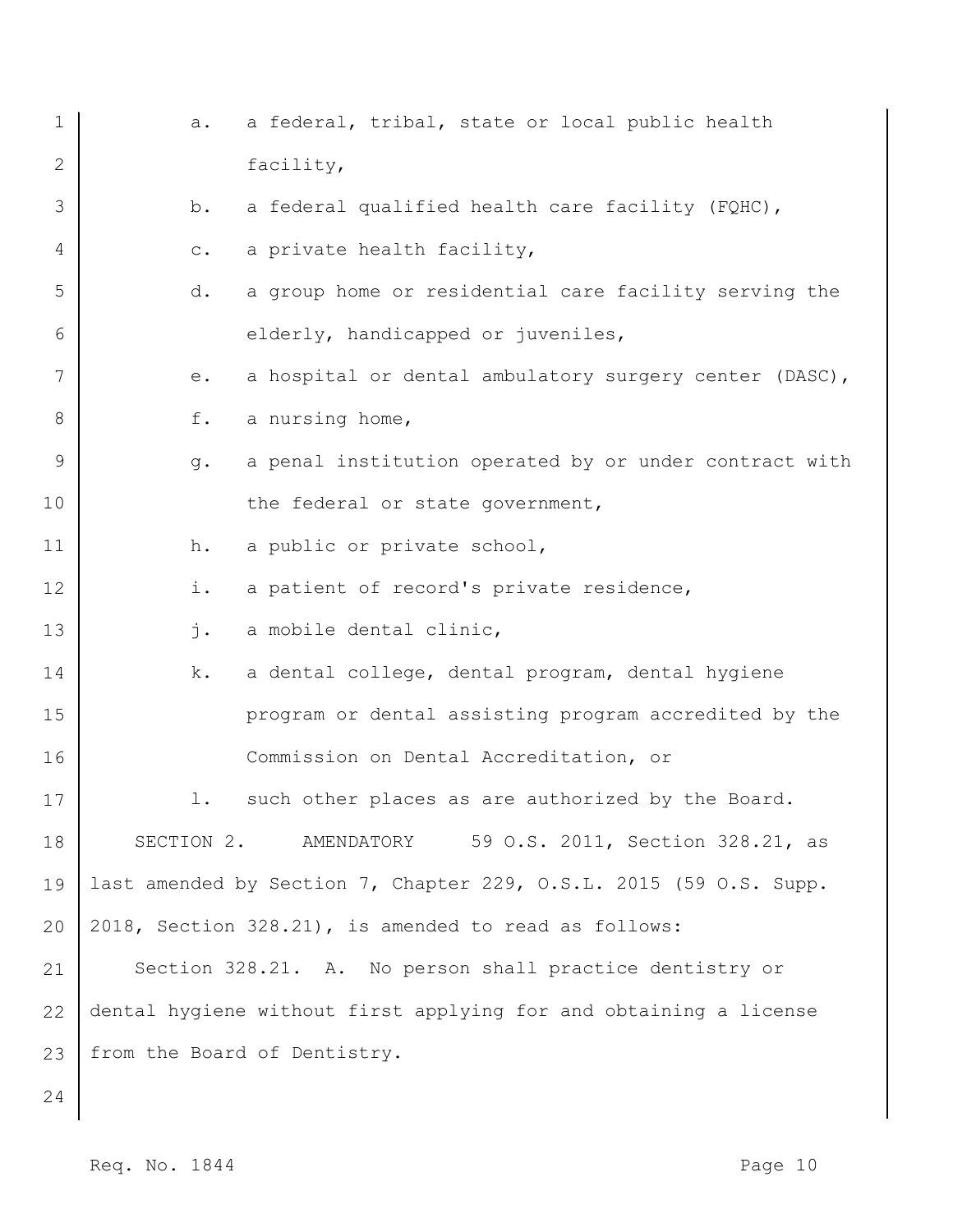1 2 3 4 5 6 7 8 9 10 11 12 13 14 15 16 17 18 19 20 21 22 23 24 B. Application shall be made to the Board in writing and shall be accompanied by the fee established by the rules of the Board, together with satisfactory proof that the applicant: 1. Is of good moral character; 2. Is twenty-one (21) years of age, or over, at the time of making application to practice dentistry or eighteen (18) years of age, or over, if the applicant is to practice dental hygiene; 3. Has passed a written theoretical examination and a clinical examination approved by the Board; and 4. Has passed a written jurisprudence examination over the rules and laws affecting dentistry in this state. C. An application from a candidate who desires to secure a license from the Board to practice dentistry or dental hygiene in this state shall be accompanied by satisfactory proof that the applicant : 1. Is a graduate of an accredited dental college, if the applicant is to practice dentistry; 2. Is a graduate of an accredited dental hygiene program, if the applicant is to practice dental hygiene; 3. Has passed all portions of the National Board Dental Examination or the National Board Dental Hygiene Examination; and 4. Has passed the Western Regional Examination Board (WREB), Central Regional Dental Testing Service (CRDTS) examination or another regional exam as approved by the Board, as specified in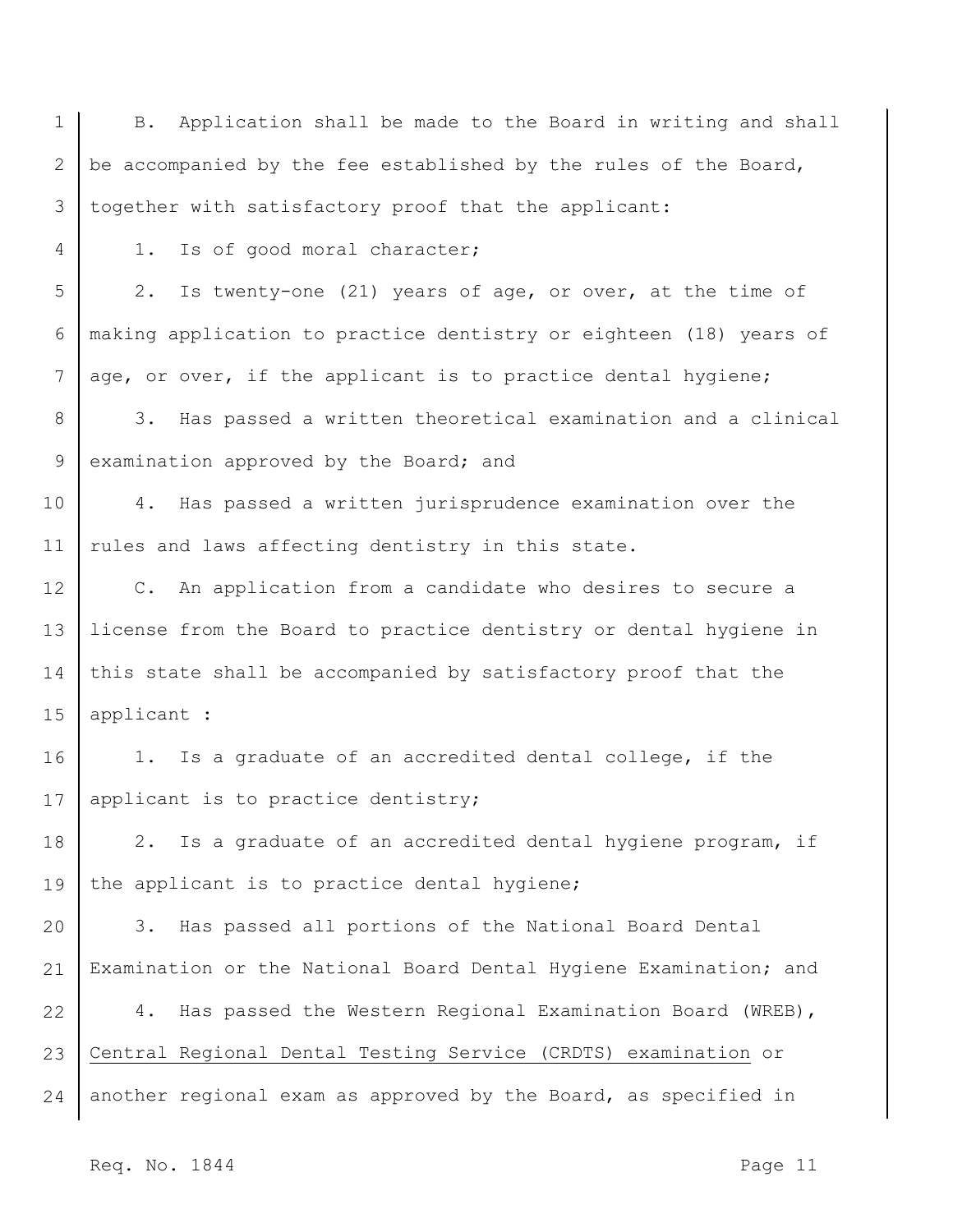1 Section 328.15 of this title which includes the following

| $\mathbf{2}$ | requirements: |                                                                      |
|--------------|---------------|----------------------------------------------------------------------|
| 3            | а.            | for dental licensing:                                                |
| 4            |               | (1)<br>a fixed prosthetic component of an anterior crown             |
| 5            |               | and a posterior bridge preparation or two crowns                     |
| 6            |               | that must be placed on an anterior tooth and                         |
| 7            |               | posterior molar,                                                     |
| 8            |               | a periodontal component,<br>(2)                                      |
| 9            |               | an endodontic component, and<br>(3)                                  |
| 10           |               | an anterior and posterior restorative component<br>(4)               |
| 11           |               | on a live patient, and                                               |
| 12           | <u>b.</u>     | for dental hygienist licensing, examination content                  |
| 13           |               | based on clinical patient treatment with an evaluation               |
| 14           |               | of specific clinical skills and the candidate's                      |
| 15           |               | compliance with professional standards during the                    |
| 16           |               | Such clinical skills shall include, but<br>treatment.                |
| 17           |               | may not be limited to, extra/intra oral assessment,                  |
| 18           |               | periodontal probing, scaling/subgingival calculus                    |
| 19           |               | removal and supragingival deposit removal as approved                |
| 20           |               | by the Board pursuant to Section 328.15 of this title.               |
| 21           | $D$ .         | When the applicant and the accompanying proof are found              |
| 22           |               | satisfactory, the Board shall notify the applicant to appear for the |
| 23           |               | jurisprudence examination at the time and place to be fixed by the   |
| 24           |               | Board. A dental student or a dental hygiene student in their last    |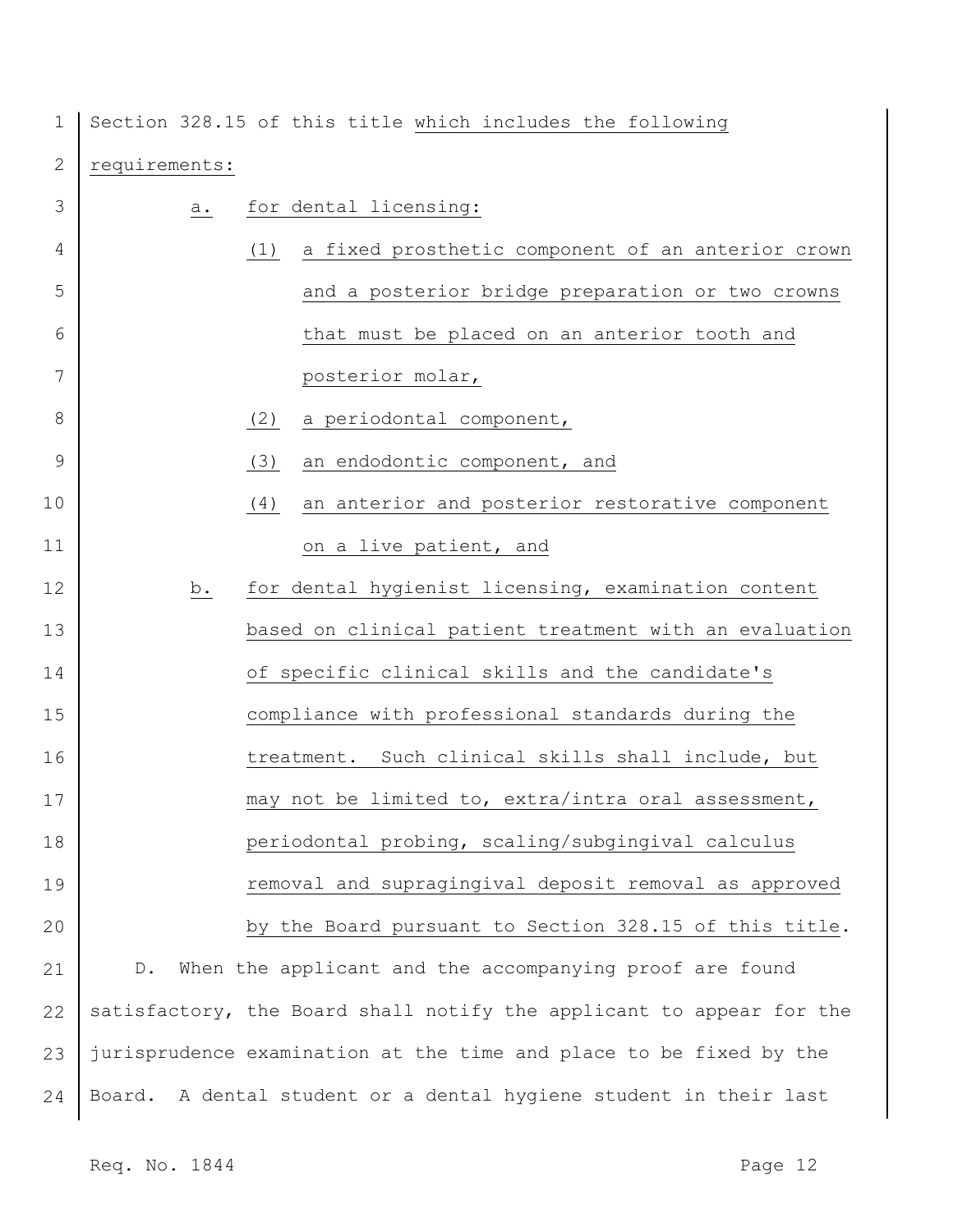1 2 3 4 5 semester of a dental or dental hygiene program, having met all other requirements, may make application and take the jurisprudence examination with a letter from the dean of the dental school or director of the hygiene program stating that the applicant is a candidate for graduation within the next six (6) months.

6 7 8 9 10 E. The Board shall require every applicant for a license to practice dentistry or dental hygiene to submit, for the files of the Board, a copy of a dental degree or dental hygiene degree, an official transcript, a recent photograph duly identified and attested, and any other information as required by the Board.

11 12 13 14 F. Any applicant who fails to pass the jurisprudence examination may apply for a second examination, in which case the applicant shall pay a reexamination fee as established by the statutes or rules of the State Dental Act.

15 16 17 18 19 20 21 22 G. Any applicant who fails to pass the clinical examination as described in paragraph 4 of subsection C of this section may be given credit for such subjects as the Board may allow, but such credits shall be extended only to the succeeding examinations. If the applicant fails to pass a second examination, before further reexamination, the Board may require evidence of additional education, as specified by the Board. After a third examination, the Board may deny the applicant another examination.

23 24 H. A dentist or dental hygienist currently licensed in another state having met the qualifications in paragraphs 1 through 3 of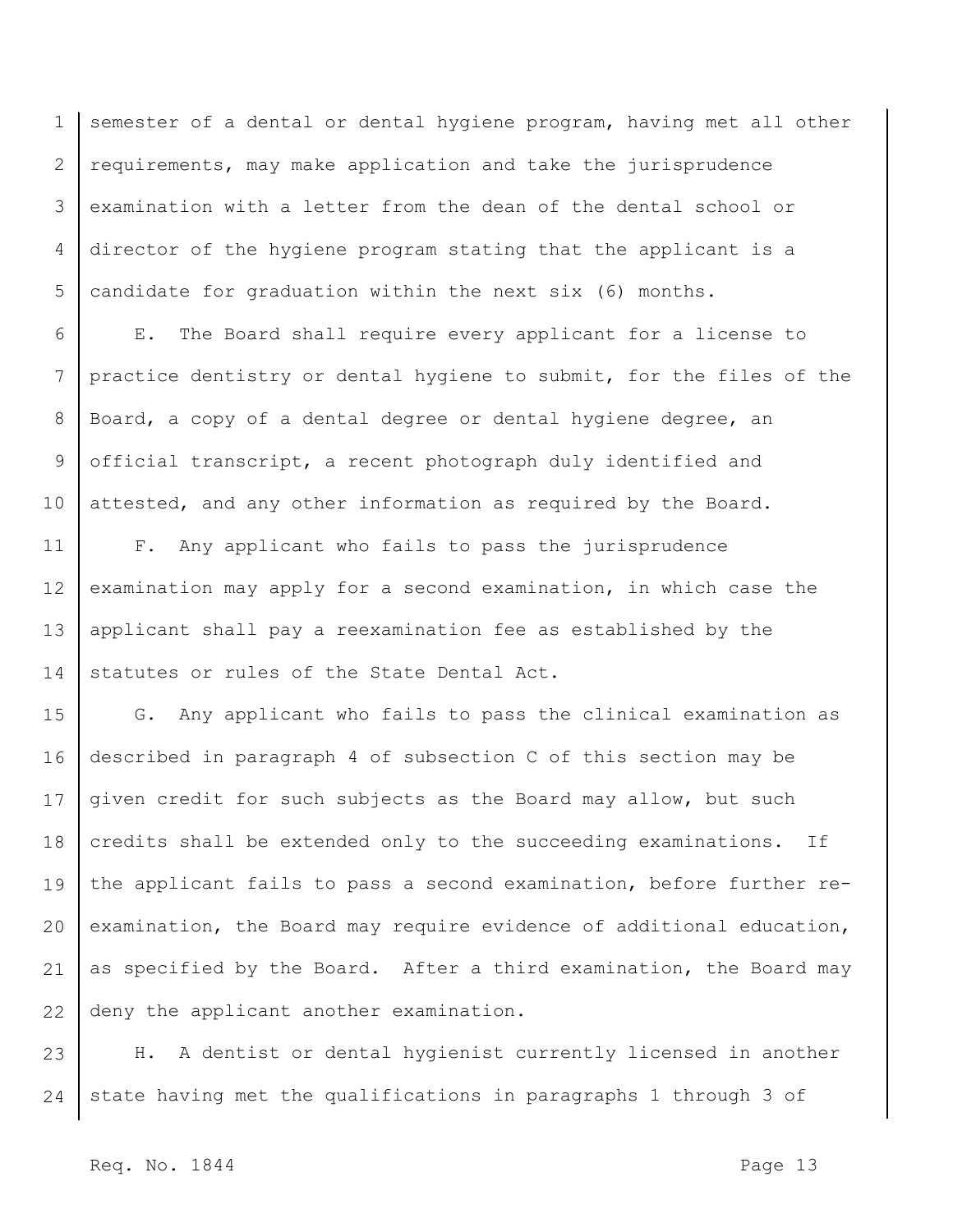1 2 subsections B and C of this section may apply for a license by credentials upon meeting the following:

3 4 5 6 7 1. A dentist holding a general dentist license in good standing and having practiced for at least five hundred (500) hours per year for the previous five (5) years immediately prior to application and having passed a regional examination substantially equivalent to the requirements for this state may apply for licensure by credentials;

8 9 10 11 12 13 2. A dental hygienist holding a dental hygiene license in good standing and having practiced for at least four hundred twenty (420) hours per year for the previous two (2) years immediately prior to application and having passed a regional examination substantially equivalent to the requirements for Oklahoma may apply for licensure by credentials. Applicants for reciprocity must include:

14 15 a. a letter of good standing from all states ever licensed,

16 17 18 b. proof of five (5) years of continuous active practice immediately prior to application for dentists and two (2) years for hygienists, and

19 20 21 22 23 c. any other requirements as set forth by the rules; or 3. An applicant applying for a dental or dental hygiene license by credentials shall only be required to pass the jurisprudence portion of the examination requirements as set forth in paragraph 4 of subsection C of this section.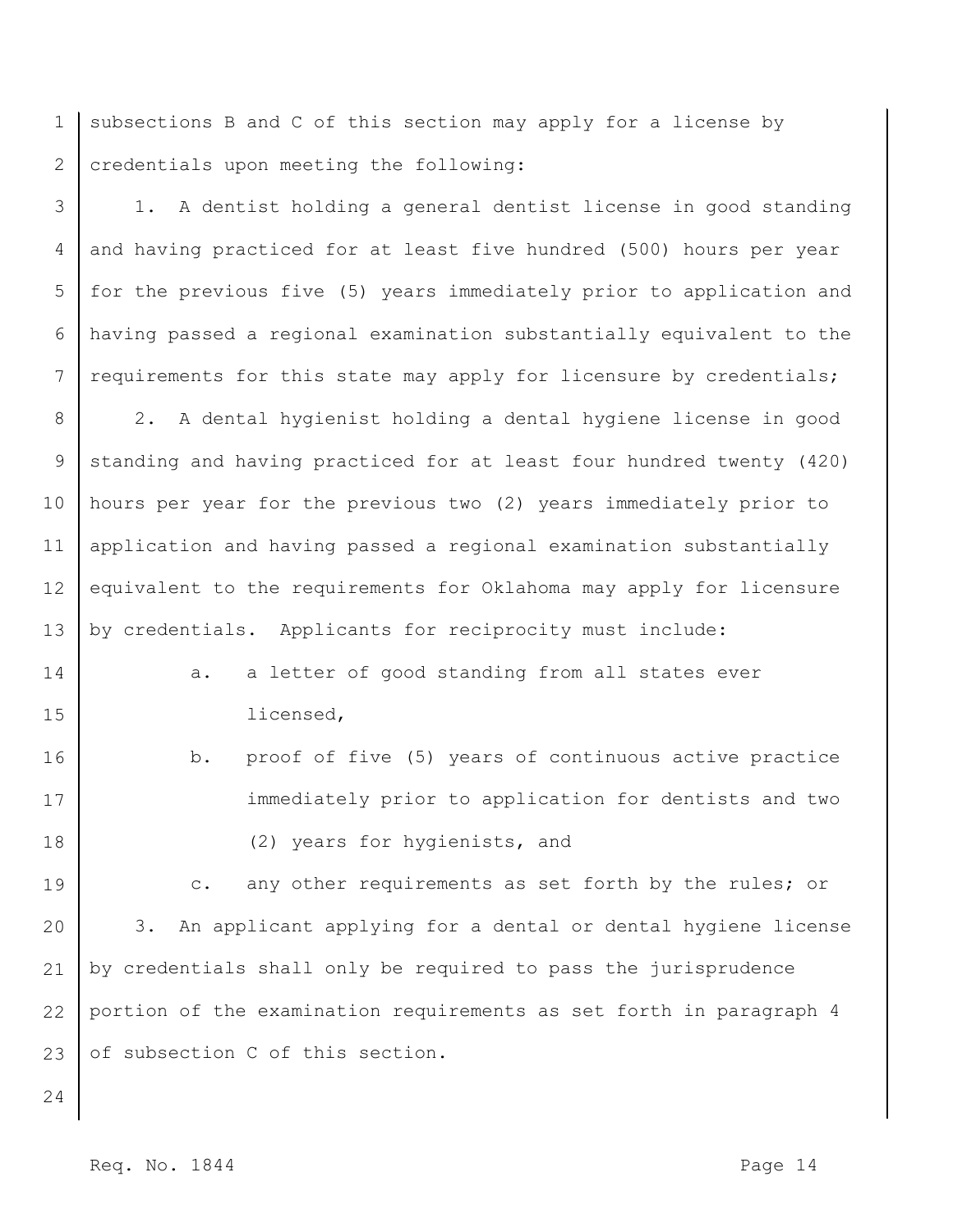1 2 3 4 5 6 7 8 9 10 11 12 13 14 15 16 17 18 19 20 21 22 23 24 I. There shall be two types of advanced procedure available for dental hygienists upon completion of a CODA approved program or course that has been approved by the Board: 1. Administration of nitrous oxide; and 2. Administration of local anesthesia. J. All licensees and permit holders shall display their current permit or license in a visible place within the dental office or treatment facility. SECTION 3. AMENDATORY 59 O.S. 2011, Section 328.22, as last amended by Section 4, Chapter 151, O.S.L. 2018 (59 O.S. Supp. 2018, Section 328.22), is amended to read as follows: Section 328.22. A. 1. The Board of Dentistry may issue a dental specialty license authorizing a dentist to represent himself or herself to the public as a specialist, and to practice as a specialist, in a dental specialty. 2. No dentist shall represent himself or herself to the public as a specialist, nor practice as a specialist, unless the individual: a. has successfully completed an advanced dental specialty educational program recognized by the Board and accredited by the Commission on Dental Accreditation, or a dental specialty recognized by the Board, requiring a minimum number of hours of approved education and training and/or recognition by a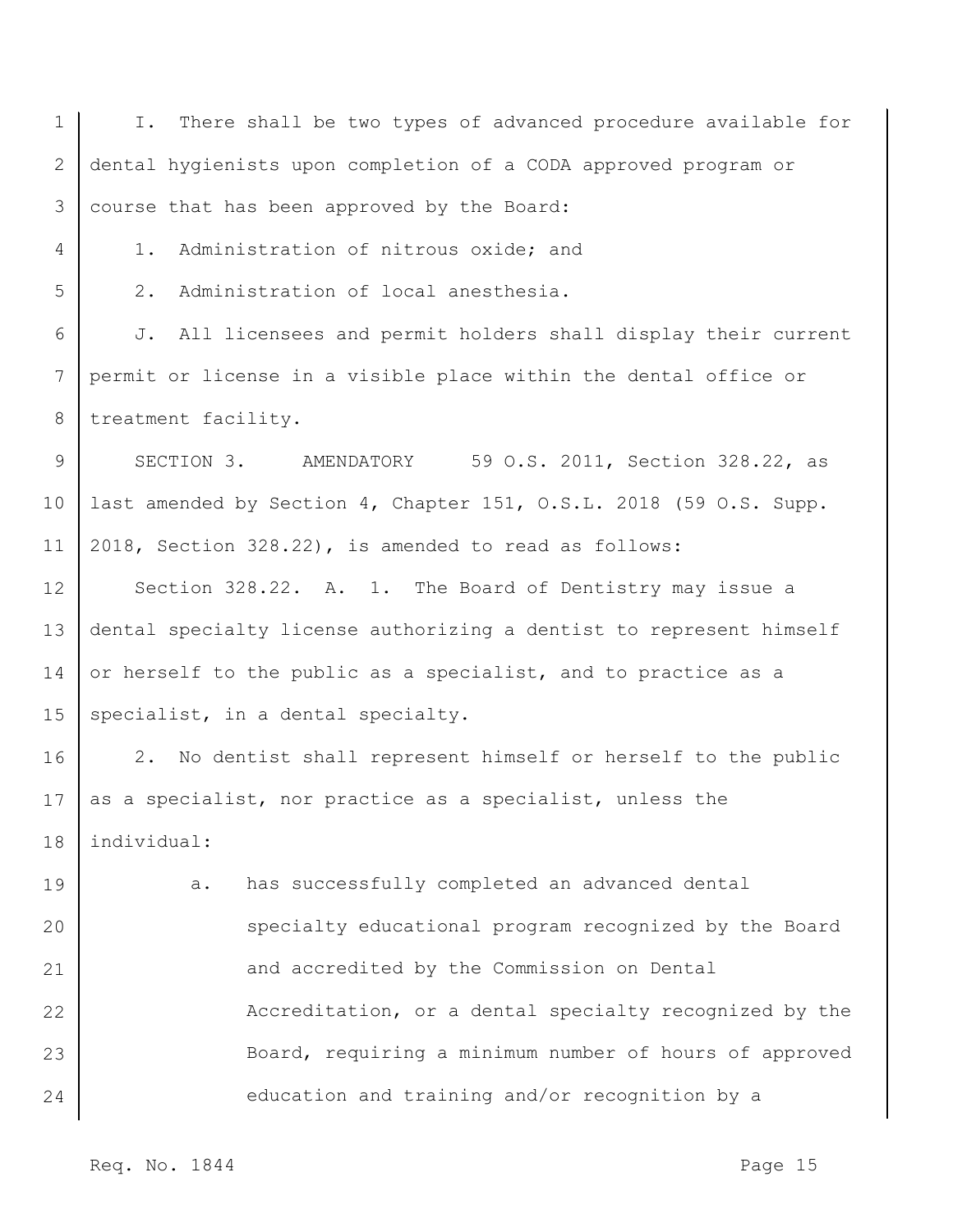| 1            |                | nationally recognized dental specialty accreditation                 |
|--------------|----------------|----------------------------------------------------------------------|
| $\mathbf{2}$ |                | board,                                                               |
| 3            | b.             | has met the requirements for a general dental license                |
| 4            |                | set forth by Section 328.21 of this title,                           |
| 5            | $e_{\bullet}$  | has passed the jurisprudence examination covering the                |
| 6            |                | State Dental Act, rules and state laws, and                          |
| 7            | $d -$          |                                                                      |
| 8            | $\mathtt{C}$ . | has completed any additional requirements set forth in               |
| 9            |                | state law or rules and has been issued a dental                      |
| 10           |                | specialty license by the Board.                                      |
| 11           | 3.             | Specialties recognized by the Board shall include:                   |
| 12           | а.             | dental public health,                                                |
| 13           | b.             | endodontics,                                                         |
| 14           | $\mathtt{C}$ . | oral and maxillofacial surgery,                                      |
| 15           | d.             | oral and maxillofacial radiology,                                    |
| 16           | $e$ .          | orthodontics and dentofacial orthopedics,                            |
| 17           | f.             | pediatric dentistry,                                                 |
| 18           | $g$ .          | periodontics,                                                        |
| 19           | h.             | prosthodontics, and                                                  |
| 20           | i.             | oral pathology.                                                      |
| 21           | B.             | 1. At the time of application, if the dentist has ever been          |
| 22           |                | licensed in any other state, he or she shall provide a letter of     |
| 23           |                | good standing from such state before the Board may issue a specialty |
| 24           | license.       |                                                                      |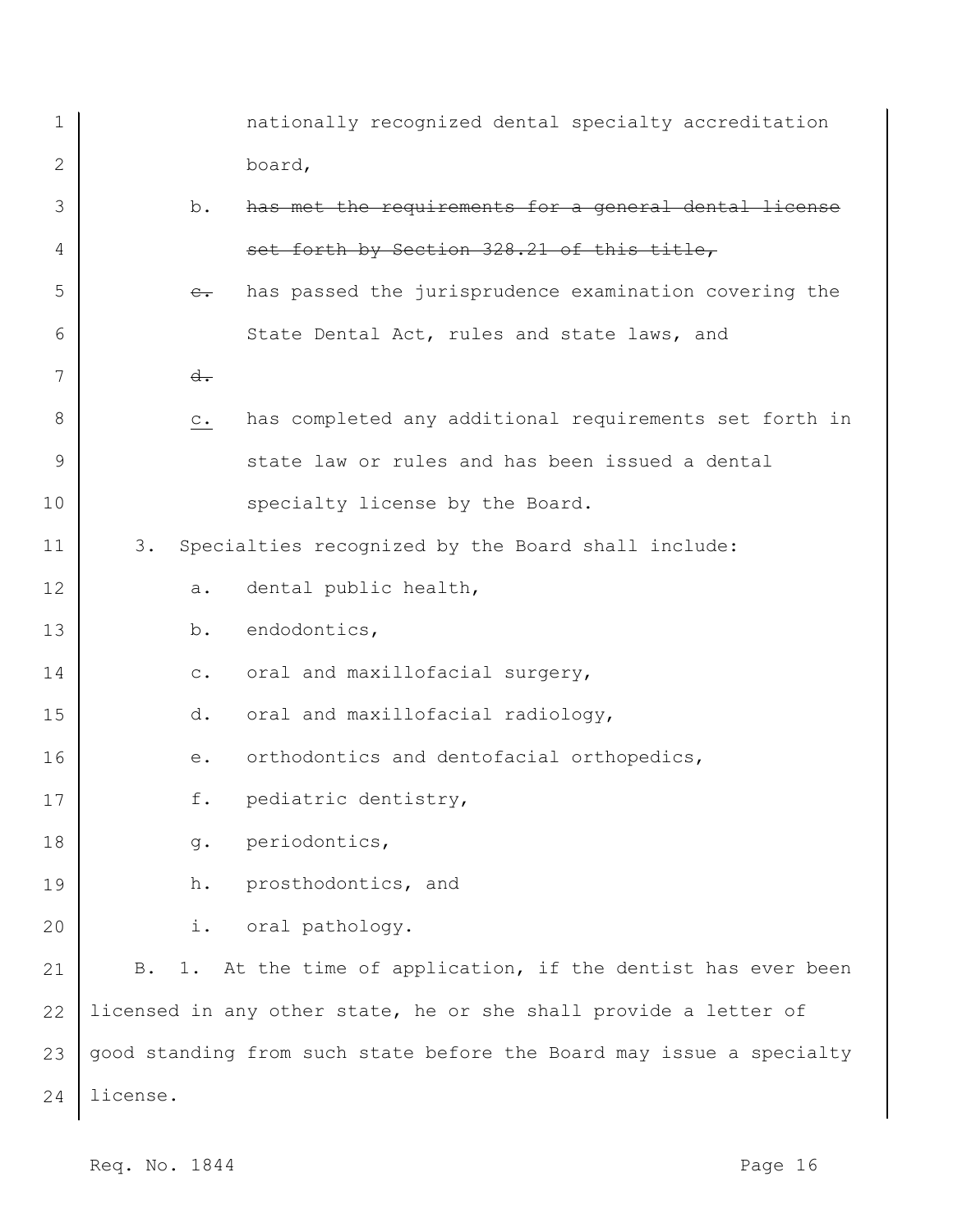1 2 3 4 5 2. In conducting an investigation of an applicant who has applied for a dental specialty license pursuant to this subsection, the Board shall require of the applicant disclosure of the same background information as is required of an applicant for a license to practice dentistry in this state.

6 7 8 C. Any person holding an Oklahoma specialty license that does not have an Oklahoma general dentistry license shall be limited to practicing that specialty for which they hold a license.

9 10 11 12 D. The Board may use the American Dental Association guidelines or the guidelines of another nationally recognized dental association or board for the purpose of defining a specialty practice area not otherwise defined herein.

13 14 15 SECTION 4. AMENDATORY 59 O.S. 2011, Section 328.23, as last amended by Section 5, Chapter 151, O.S.L. 2018 (59 O.S. Supp. 2018, Section 328.23), is amended to read as follows:

16 17 18 19 20 21 22 Section 328.23. A. The President of the Board, upon verification that a person meets the requirements provided for in this section and any other requirements provided for in the State Dental Act, may issue an emergency temporary license to practice dentistry for thirty (30) days. A temporary license may be extended but shall not exceed ninety (90) days or the next available regularly scheduled Board meeting.

23 24 B. The President of the Board, upon verification that a person meets the requirements provided for in the State Dental Act, may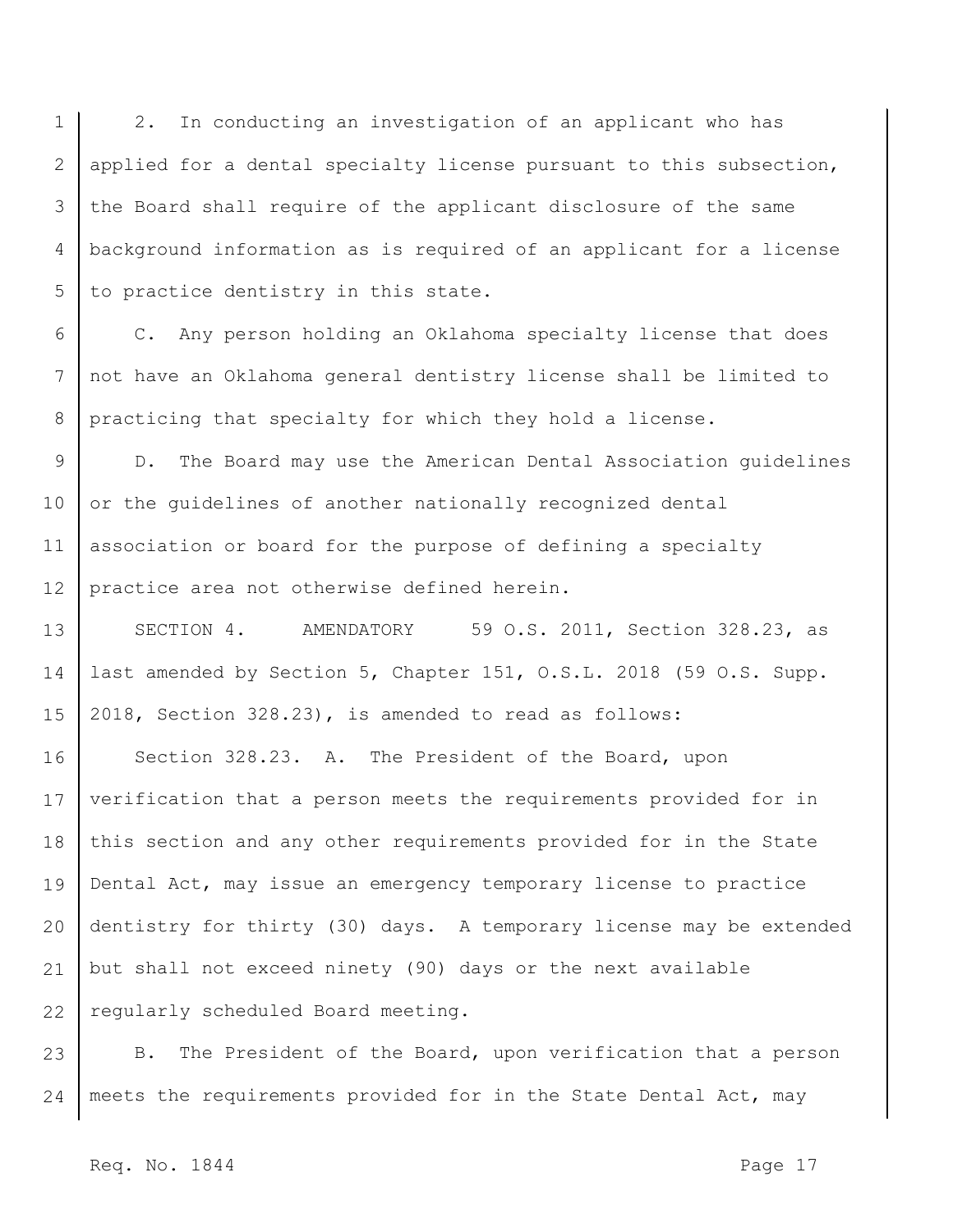1 2 3 issue an emergency temporary license to practice dental hygiene, which shall expire as of the date of the next dental hygiene clinical examination in Oklahoma, as required by the Board.

4 5 6 C. A military veteran or active duty military spouse residing with the active duty member having met the requirements for licensure shall be eligible for a temporary license.

7 8 9 10 11 12 D. Any applicant requesting an emergency temporary license shall submit a letter explaining the exigent circumstances along with all application materials. The determination of whether or not to grant the emergency temporary license based upon the exigent circumstances shall be at the sole discretion of the President or acting President of the Board.

13 14 15 16 17  $\theta$ . E. A holder of a temporary license to practice dentistry or dental hygiene shall have the same rights and privileges and be governed by the State Dental Act and the rules of the Board in the same manner as a holder of a permanent license to practice dentistry and dental hygiene.

18 19 20 21 22 23 E. F. The President of the Board may authorize patient treatment and care to individuals taking the Western Regional Examining Board Exam, or other regional exams as approved by the Board, to complete criteria related to Board examinations and may authorize specialty examinations to be given throughout the year as needed.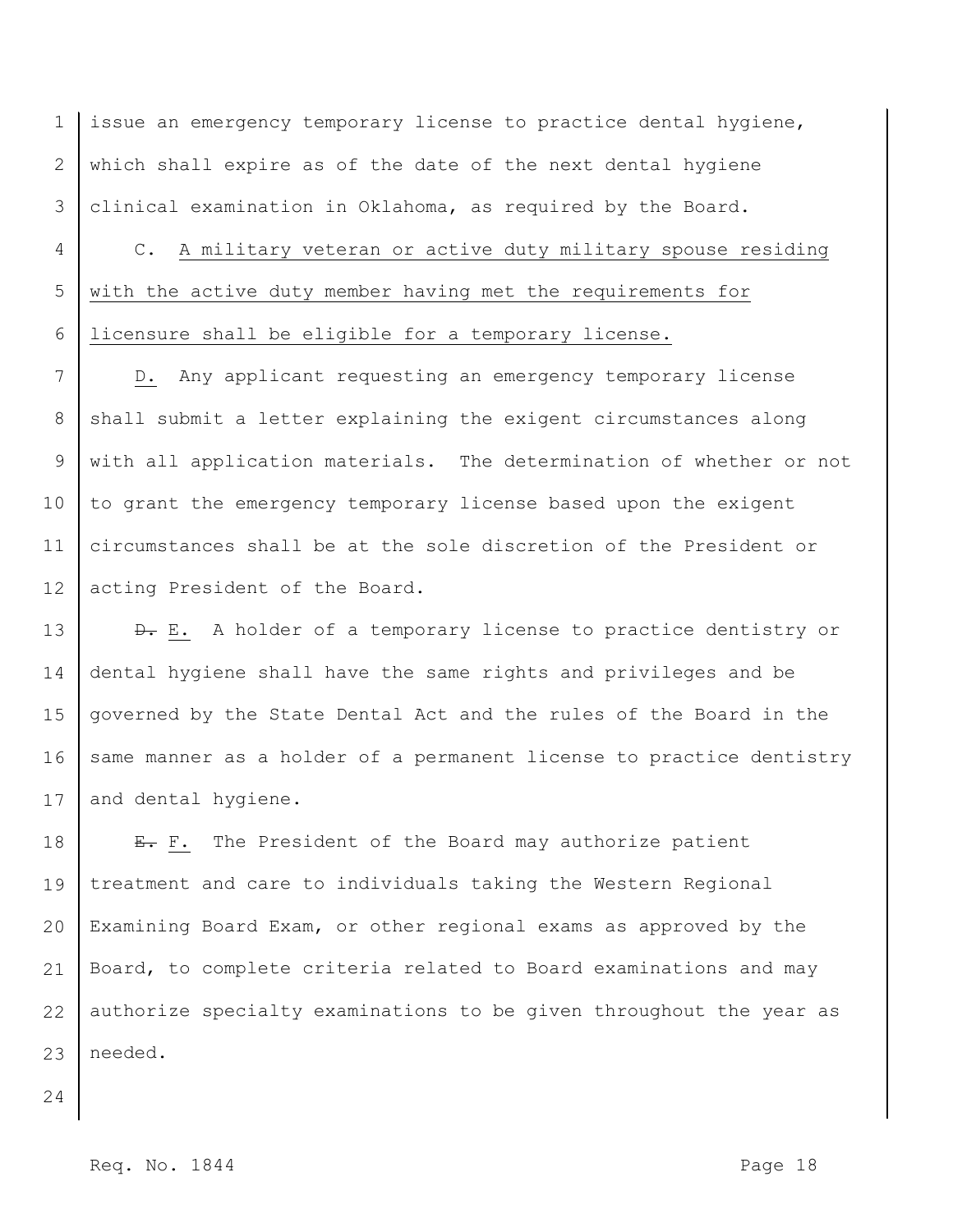1 2 3 4 5 6 7 8 9 10 11 12 13 14 15 16 17 18 19 20 21 22 23 24 SECTION 5. AMENDATORY 59 O.S. 2011, Section 328.24, as last amended by Section 6, Chapter 151, O.S.L. 2018 (59 O.S. Supp. 2018, Section 328.24), is amended to read as follows: Section 328.24. A. No person shall practice as a dental assistant or oral maxillofacial surgery assistant for more than one (1) day in a calendar year without having applied for a permit as a dental assistant or oral maxillofacial surgery assistant from the Board of Dentistry within thirty (30) days of beginning employment. During this time period, the dental assistant shall work under the direct visual supervision of a dentist at all times. B. The application shall be made to the Board in writing and shall be accompanied by the fee established by the Board, together with satisfactory proof that the applicant: 1. Is of good moral character; and 2. Passes a background check with criteria established by the Board. C. Beginning January 1, 2019 January 1, 2020, every dental assistant receiving a permit shall complete a class on infection control as approved by the Board within one (1) year from the date of receipt of the permit. Any person holding a valid dental assistant permit prior to  $\frac{1}{2019}$  January 1, 2020, shall complete an infection-control class as approved by the Board before December 31, 2019 December 31, 2020. Failure to complete the class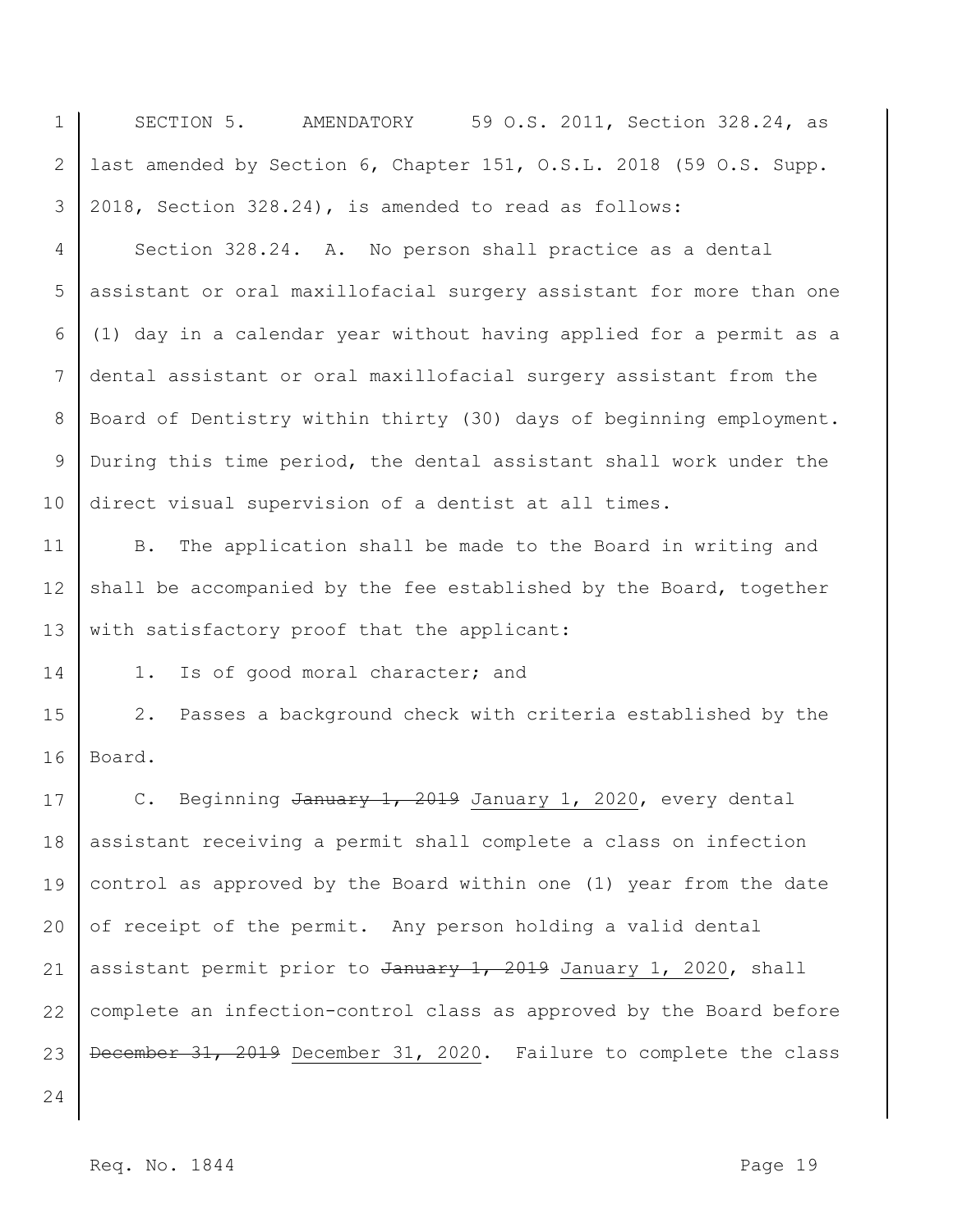1 2 shall be grounds for discipline pursuant to Section 328.29a of this title.

3 4 5 6 D. There shall be five types of expanded duty permits available for dental assistants upon completion of a program approved by the Commission on Dental Accreditation (CODA) or a course that has been approved by the Board:

- 1. Radiation safety;
- 2. Coronal polishing and topical fluoride;

9 3. Sealants;

7

8

10 4. Assisting in the administration of nitrous oxide; or

11 12 13 5. Assisting a dentist who holds a parenteral or pediatric anesthesia permit; provided, only the dentist may administer anesthesia and assess the patient's level of sedation.

14 15 16 17 E. The training requirements for all five expanded duty permits shall be set forth by the Board. A program that is not CODAcertified must meet the standards set forth and be approved by the Board.

18 19 20 21 22 F. An applicant for a dental assistant permit who has graduated from a dental assisting program accredited by CODA and has passed the jurisprudence test shall receive all five expanded duty permits provided for in subsection D of this section if the course materials approved by the Board are covered in the program.

23 24 G. A dental assistant who holds an out-of-state dental assistant permit with expanded functions may apply for credentialing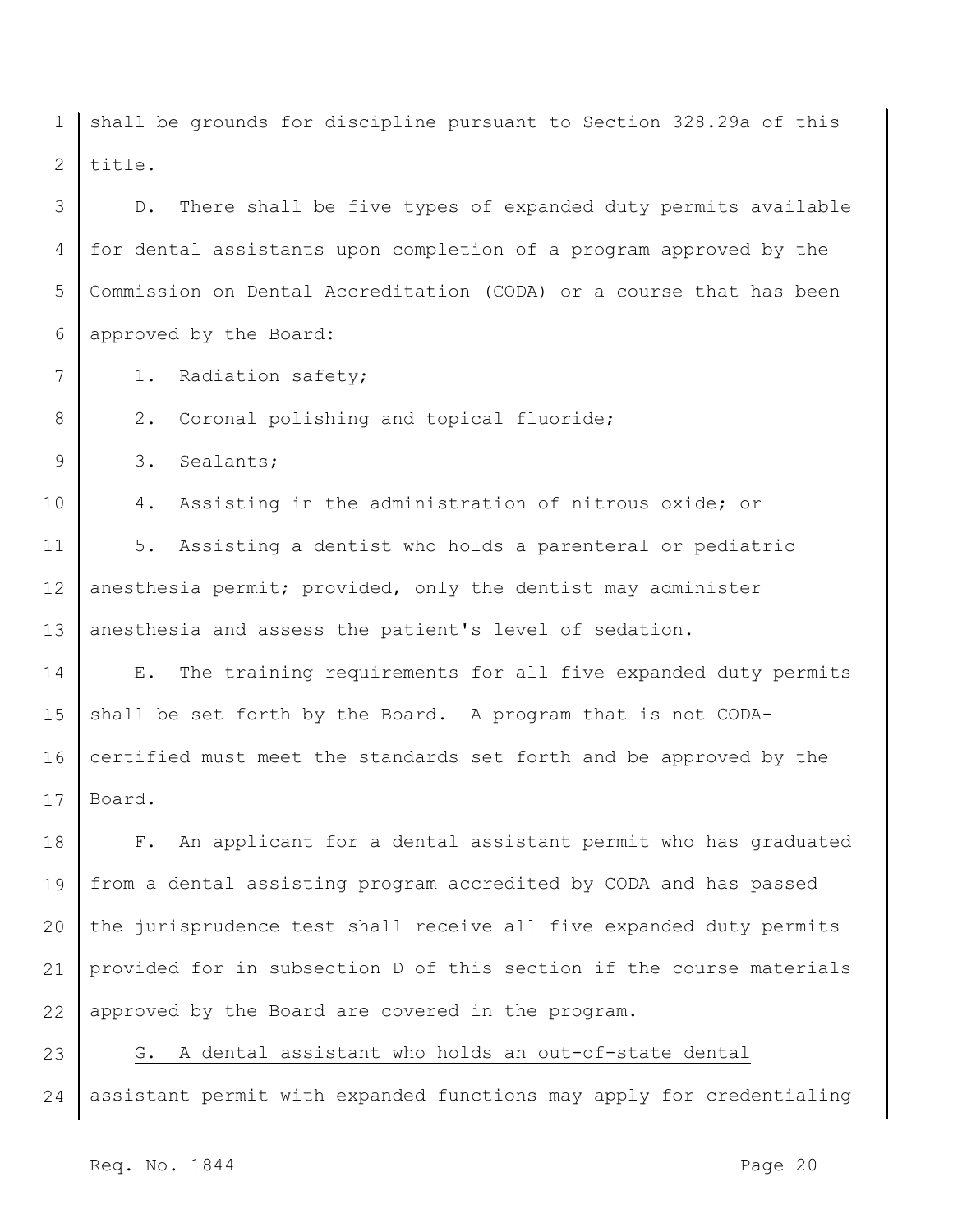| $\mathbf 1$ | and reciprocity for a dental assistant permit including any expanded |
|-------------|----------------------------------------------------------------------|
| 2           | duty function by demonstrating the following:                        |
| 3           | The dental assistant has had a valid dental assistant permit<br>1.   |
| 4           | in another state for a minimum of two (2) years and is in good       |
| 5           | standing;                                                            |
| 6           | The dental assistant has had a valid expanded duty function<br>2.    |
| 7           | in another state for a minimum of one (1) year; and                  |
| 8           | The dental assistant provides a certificate or proof of<br>3.        |
| $\mathsf 9$ | completion of an educational class for the expanded function and     |
| 10          | that the dental assistant has been providing this treatment to       |
| 11          | dental patients while working as a dental assistant in a dental      |
| 12          | office for one (1) year.                                             |
| 13          | Any person having served in the military as a dental<br>Н.           |
| 14          | assistant shall receive credentialing and reciprocity for expanded   |
| 15          | functions by demonstrating the following:                            |
| 16          | Proof of military service in excess of two (2) years with<br>1.      |
| 17          | any certifications or training in the expanded function areas; and   |
| 18          | Verification from the commanding officer of the medical<br>2.        |
| 19          | program or the appropriate supervisor stating that the dental        |
| 20          | assistant provided the expanded functions on patients in the         |
| 21          | military dental facility for a minimum of one (1) year.              |
| 22          | 59 O.S. 2011, Section 328.32, as<br>SECTION 6. AMENDATORY            |
| 23          | last amended by Section 4, Chapter 113, O.S.L. 2016 (59 O.S. Supp.   |
| 24          | 2018, Section 328.32), is amended to read as follows:                |
|             |                                                                      |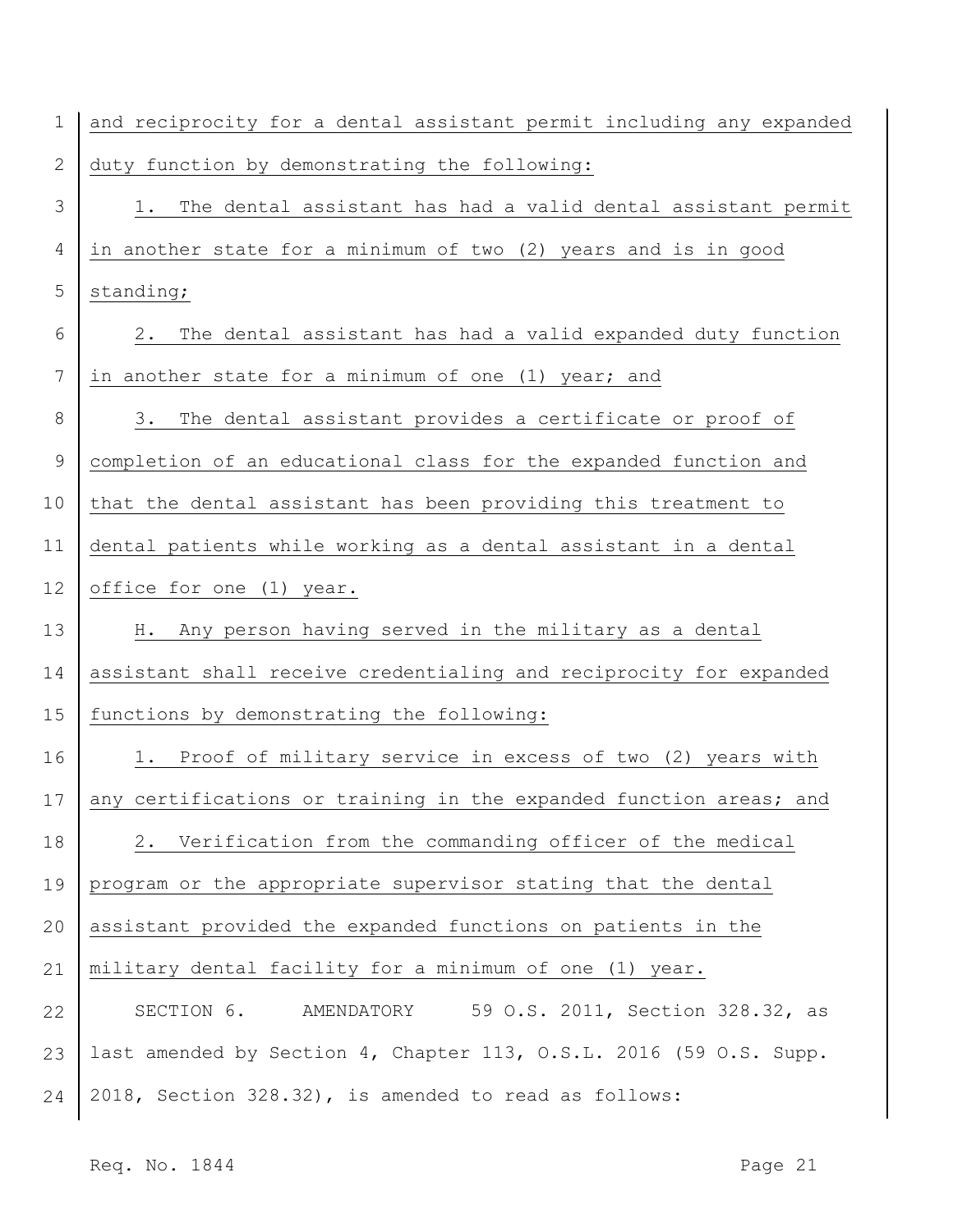1 2 3 4 5 Section 328.32. A. The following acts or occurrences by a dentist shall constitute grounds for which the penalties specified in Section 328.44a of this title may be imposed by order of the Board of Dentistry or be the basis for denying a new applicant any license or permit issued by the Board:

6 7 8 9 1. Pleading guilty or nolo contendere to, or being convicted of, a felony, a misdemeanor involving moral turpitude, Medicaid fraud or a violation of federal or state controlled dangerous substances laws;

10 11 12 2. Presenting to the Board a false diploma, license, or certificate, or one obtained by fraud or illegal means, or providing other false information on an application or renewal;

13 14 3. Being, by reason of persistent inebriety or addiction to drugs, incompetent to continue the practice of dentistry;

15 16 4. Publishing a false, fraudulent, or misleading advertisement or statement;

17 18 19 5. Authorizing or aiding an unlicensed person to practice dentistry, to practice dental hygiene, or to perform a function for which a permit from the Board is required;

20 21 22 6. Authorizing or aiding a dental hygienist to perform any procedure prohibited by the State Dental Act or the rules of the Board;

- 23
- 24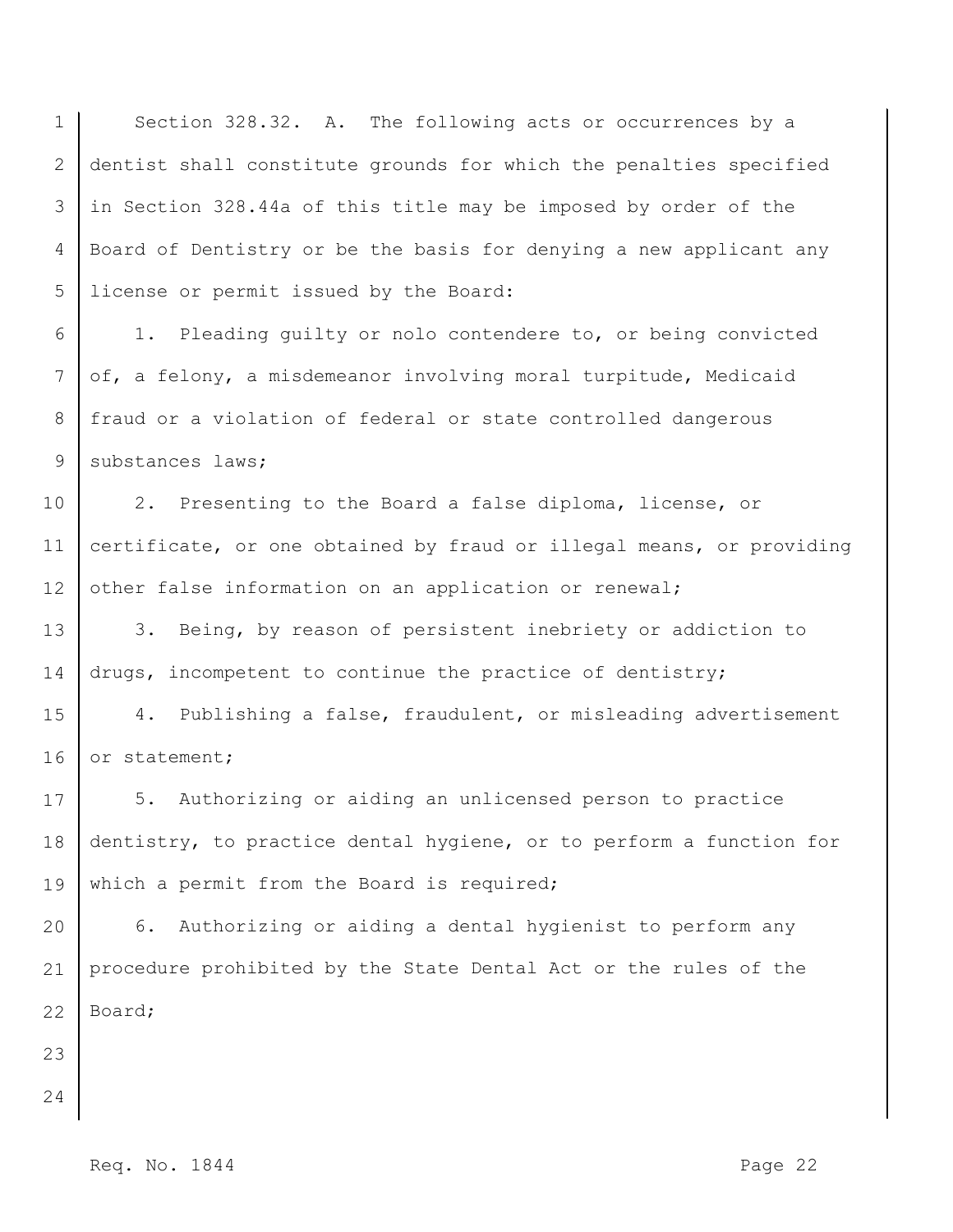1 2 3 7. Authorizing or aiding a dental assistant or oral maxillofacial surgery assistant to perform any procedure prohibited by the State Dental Act or the rules of the Board;

4 5 8. Failing to pay fees as required by the State Dental Act or the rules of the Board;

6 7 8 9 9. Failing to complete continuing education requirements; 10. Representing himself or herself to the public as a specialist in a dental specialty without holding a dental specialty license therefor;

10 11 12 11. Representing himself or herself to the public as a specialist whose practice is limited to a dental specialty, when such representation is false, fraudulent, or misleading;

13 14 15 12. Endangering the health of patients by reason of having a highly communicable disease and continuing to practice dentistry without taking appropriate safequards;

16 17 18 19 13. Practicing dentistry in an unsafe or unsanitary manner or place, including but not limited to repeated failures to follow Centers for Disease Control (CDC) or Occupational Health Safety Administration (OSHA) guidelines;

14. Being shown to be mentally unsound;

21 22 15. Being shown to be grossly immoral and that such condition represents a threat to patient care or treatment;

23 24 16. Being incompetent to practice dentistry while delivering care to a patient;

Req. No. 1844 **Page 23**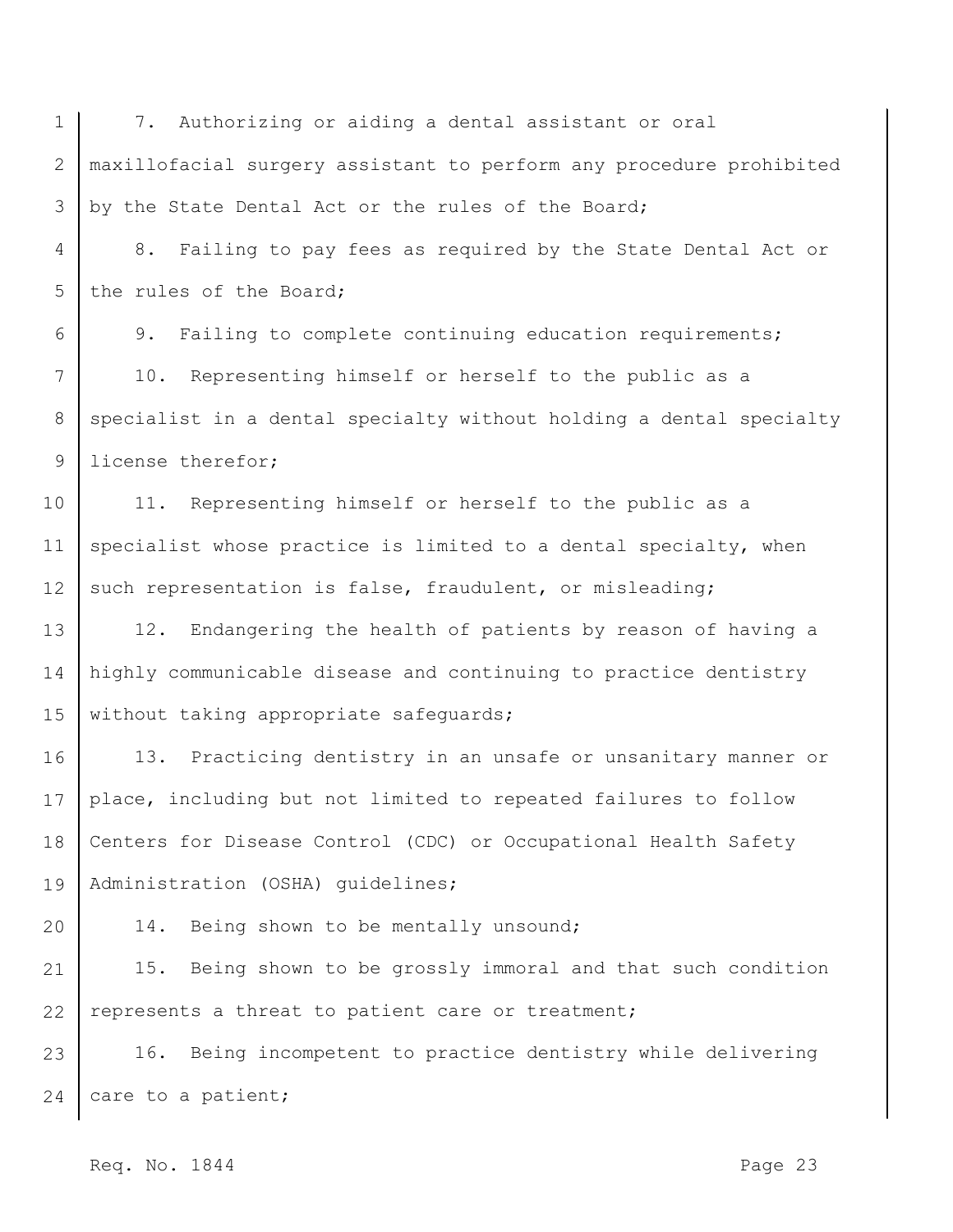1 2 3 17. Committing gross negligence in the practice of dentistry; 18. Committing repeated acts of negligence in the practice of dentistry;

4 5 6 19. Offering to effect or effecting a division of fees, or agreeing to split or divide a fee for dental services with any person, in exchange for the person bringing or referring a patient;

7 8 20. Being involuntarily committed to an institution for treatment for substance abuse, until recovery or remission;

9 10 11 12 21. Using or attempting to use the services of a dental laboratory or dental laboratory technician without issuing a laboratory prescription, except as provided in subsection C of Section 328.36 of this title;

13 14 15 16 17 22. Aiding, abetting, or encouraging a dental hygienist employed by the dentist to make use of an oral prophylaxis list, or the calling by telephone or by use of letters transmitted through the mails to solicit patronage from patients formerly served in the office of any dentist formerly employing such hygienist;

18 19 20 23. Having more than the equivalent of three full-time dental hygienists for each dentist actively practicing in the same dental office;

21 22 23 24. Allowing a person not holding a permit or license issued by the Board to assist in the treatment of a patient without having a license or permit issued by the Board;

24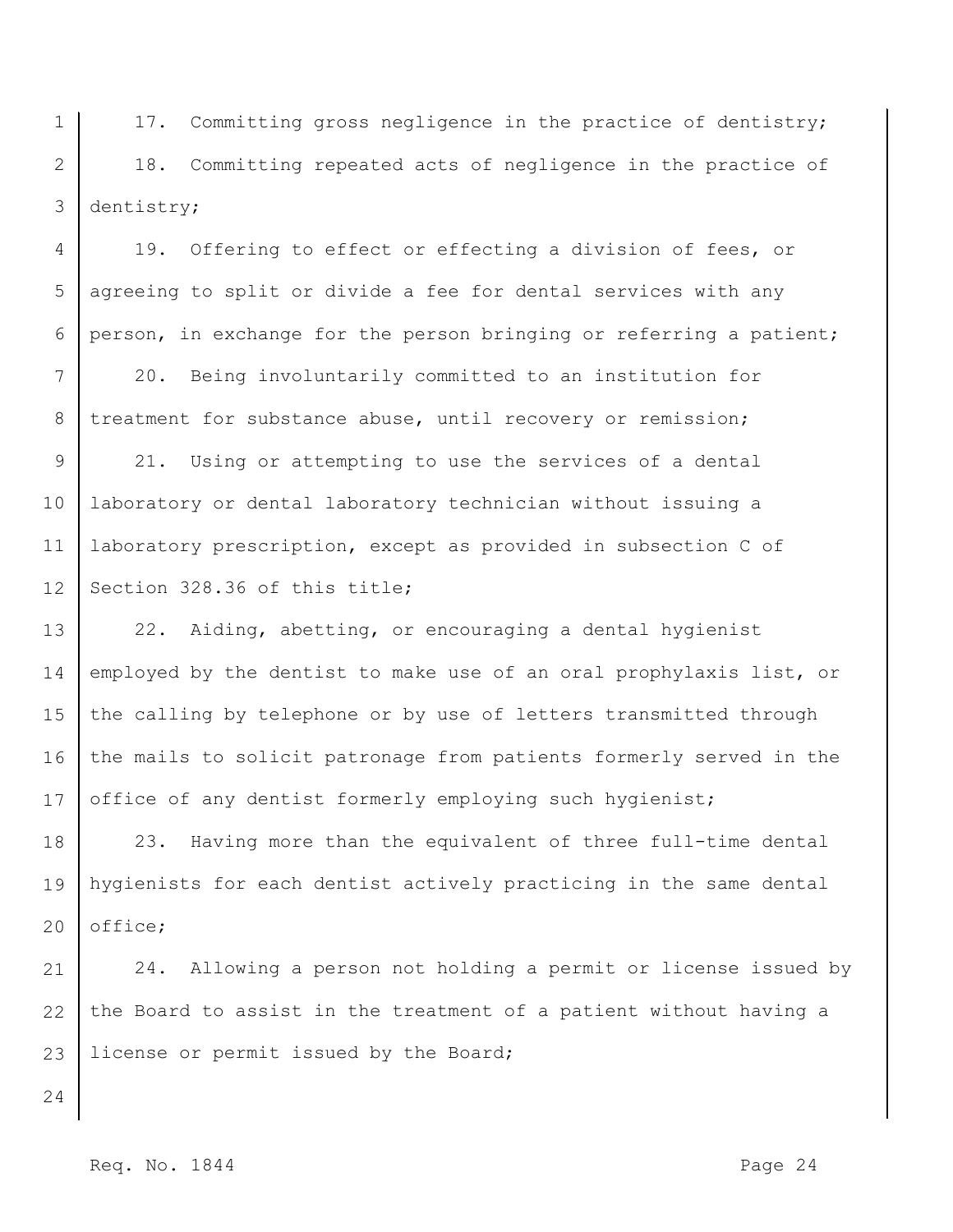1 2 3 25. Knowingly patronizing or using the services of a dental laboratory or dental laboratory technician who has not complied with the provisions of the State Dental Act and the rules of the Board;

4 5 6 7 26. Authorizing or aiding a dental hygienist, dental assistant, oral maxillofacial surgery assistant, dental laboratory technician, or holder of a permit to operate a dental laboratory to violate any provision of the State Dental Act or the rules of the Board;

8 9 27. Willfully disclosing information protected by the Health Information Portability and Accountability Act, P.L. 104-191;

10 11 12 28. Writing a false, unnecessary, or excessive prescription for any drug or narcotic which is a controlled dangerous substance under either federal or state law;

13 14 29. Prescribing or administering any drug or treatment without having established a valid dentist-patient relationship;

15 16 30. Using or administering nitrous oxide gas in a dental office in an inappropriate or unauthorized manner;

17 18 19 31. Engaging in nonconsensual physical contact with a patient which is sexual in nature, or engaging in a verbal communication which is intended to be sexually demeaning to a patient;

20 21 22 23 32. Practicing dentistry without displaying, at the dentist's primary place of practice, the license issued to the dentist by the Board to practice dentistry and the current renewal certificate;

33. Being dishonest in a material way with a patient;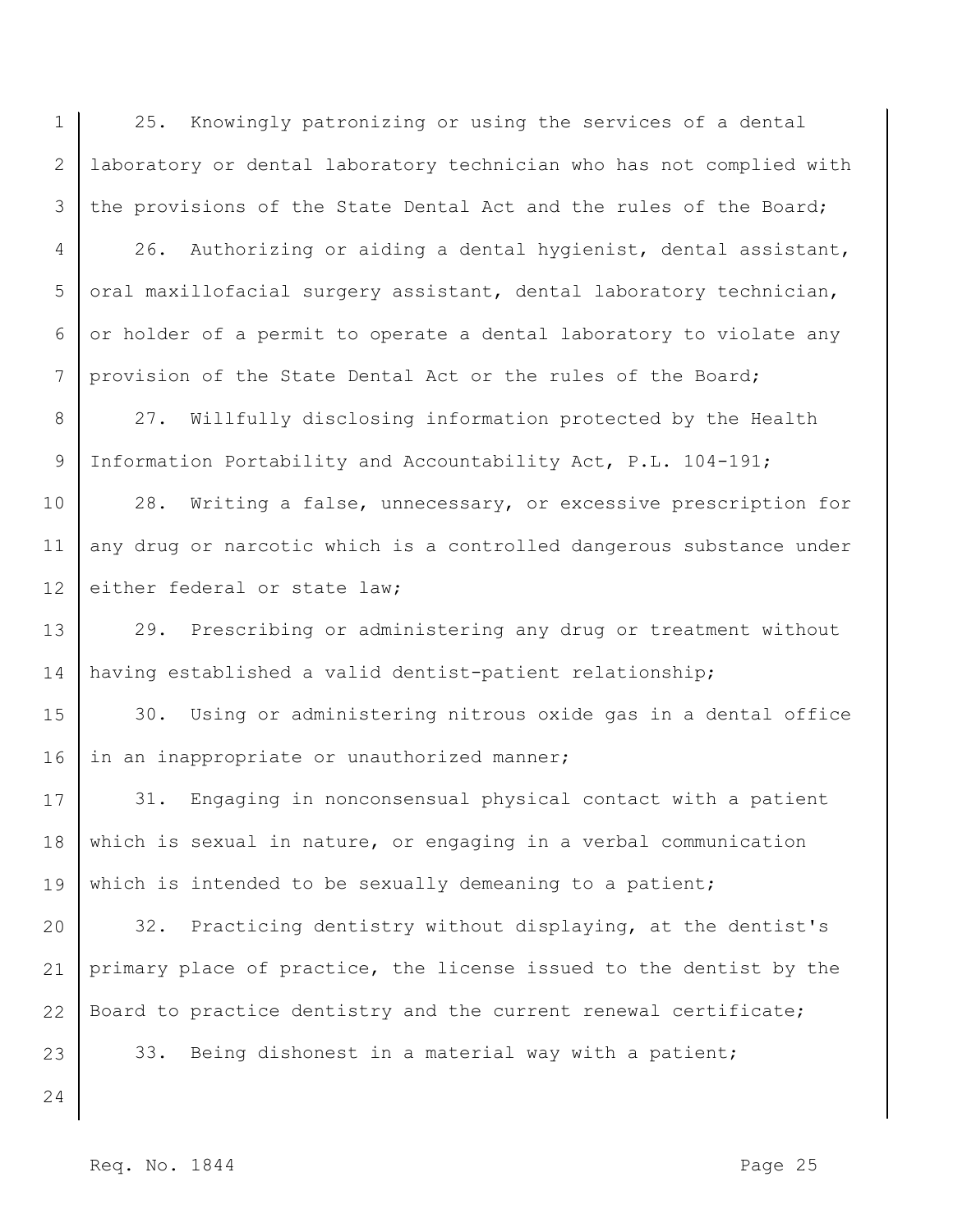1 2 3 4 5 6 34. Failing to retain all patient records for at least seven (7) years from the date of the last treatment, except that the failure to retain records shall not be a violation of the State Dental Act if the dentist shows that the records were lost, destroyed, or removed by another, without the consent of the dentist;

7 8 9 10 11 35. Failing to retain the dentist's copy of any laboratory prescription for at least three (3) years, except that the failure to retain records shall not be a violation of the State Dental Act if the dentist shows that the records were lost, destroyed, or removed by another, without the consent of the dentist;

12 13 14 15 16 17 18 19 20 21 22 36. Allowing any corporation, organization, group, person, or other legal entity, except another dentist or a professional entity that is in compliance with the registration requirements of subsection B of Section 328.31 of this title, to direct, control, or interfere with the dentist's clinical judgment. Clinical judgment shall include, but not be limited to, such matters as selection of a course of treatment, control of patient records, policies and decisions relating to pricing, credit, refunds, warranties and advertising, and decisions relating to office personnel and hours of practice. Nothing in this paragraph shall be construed to: a. limit a patient's right of informed consent, or

23 24 b. prohibit insurers, preferred provider organizations and managed care plans from operating pursuant to the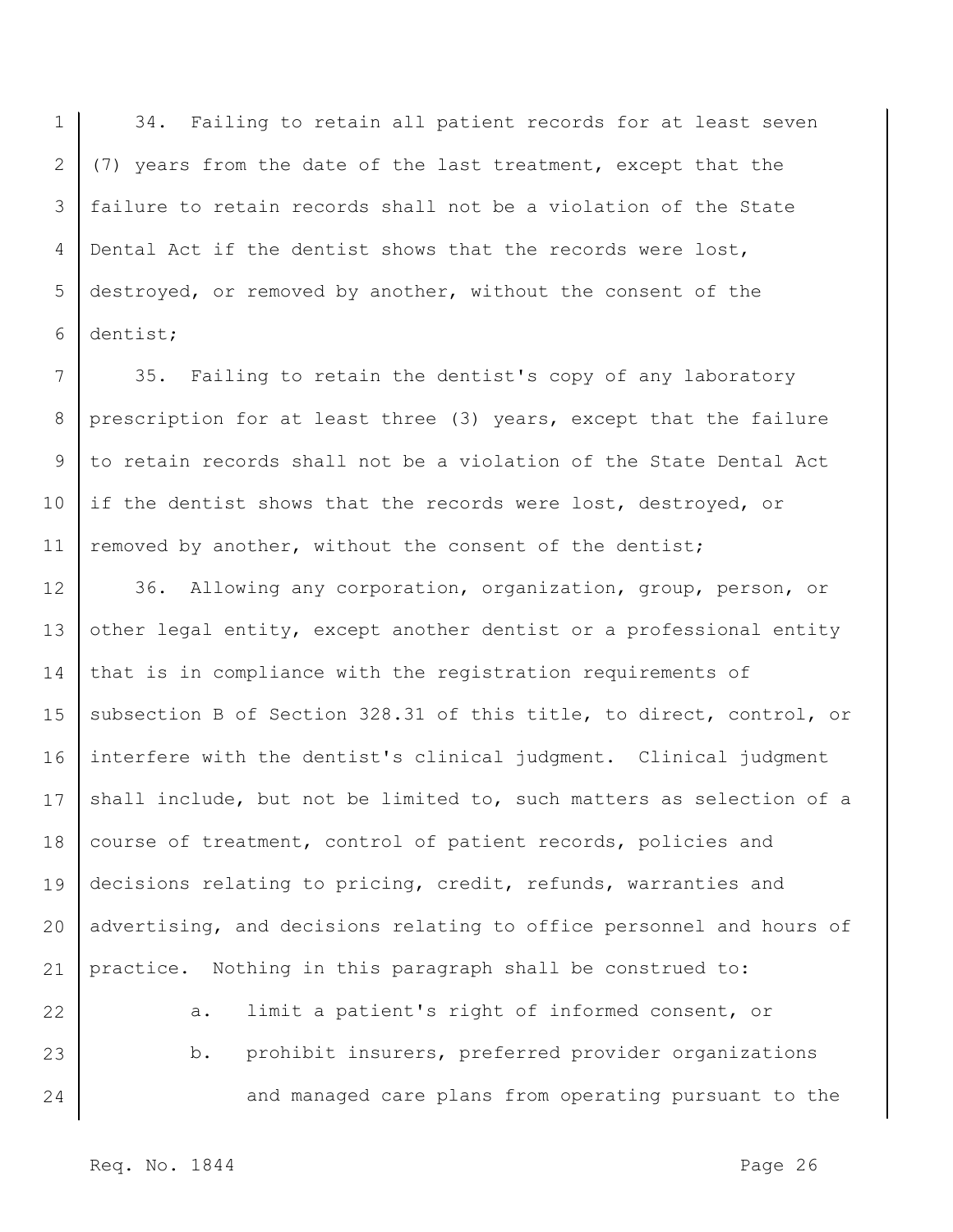1 2

applicable provisions of the Oklahoma Insurance Code and the Public Health Code;

3 4 5 6 37. Violating the state dental act of another state resulting in a plea of guilty or nolo contendere, conviction or suspension or revocation or other sanction by another state board, of the license of the dentist under the laws of that state;

7 8 9 38. Violating or attempting to violate the provisions of the State Dental Act or the rules of the Board, as a principal, accessory or accomplice;

10 11 12 39. Failing to comply with the terms and conditions of an order imposing suspension of a license or placement on probation issued pursuant to Section 328.44a of this title;

13 14 15 40. Failing to cooperate during an investigation or providing false information, verbally or in writing, to the Board, the Board's investigator or an agent of the Board; or

16 17 41. Having multiple administrative or civil actions reported to the National Practitioner Databank; or

18 19 20 21 22 42. Failing to complete an approved two-hour course on opioid and scheduled drug prescribing within one (1) year of obtaining a license or a violation of a law related to controlled dangerous substances including prescribing laws pursuant to Section 2-309D of Title 63 of the Oklahoma Statutes.

23 24 B. The provisions of the State Dental Act shall not be construed to prohibit any dentist from displaying or otherwise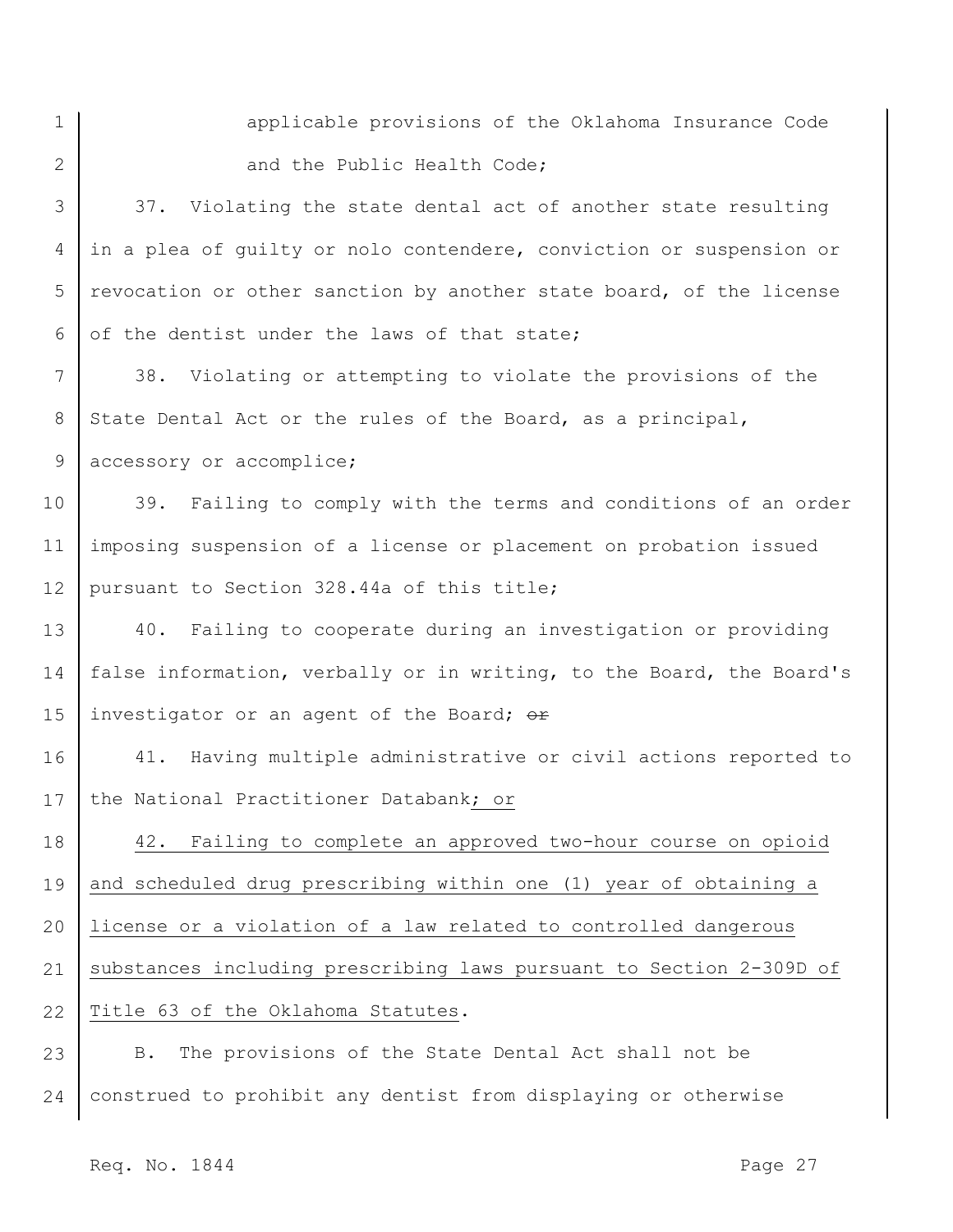1 2 3 4 5 6 advertising that the dentist is also currently licensed, registered, certified, or otherwise credentialed pursuant to the laws of this state or a nationally recognized credentialing board, if authorized by the laws of the state or credentialing board to display or otherwise advertise as a licensed, registered, certified, or credentialed dentist.

7 8 9 SECTION 7. AMENDATORY 59 O.S. 2011, Section 328.34, as last amended by Section 8, Chapter 151, O.S.L. 2018 (59 O.S. Supp. 2018, Section 328.34), is amended to read as follows:

10 11 12 13 14 15 16 17 18 Section 328.34. A. A dental hygienist may practice dental hygiene under the supervision of a dentist in a dental office or treatment facility. A dentist may employ not more than the equivalent of three full-time dental hygienists for each dentist actively practicing in the same dental office. Employing the equivalent of three dental hygienists shall mean the employment or any combination of full- or part-time dental hygienists not to exceed one hundred twenty (120) hours per week per dentist. B. 1. A dentist may delegate to a dental hygienist the

19 following procedures:

- 20 21 22 a. the duties and expanded duties authorized for dental assistants by the State Dental Act or the rules of the Board of Dentistry,
- 23 24 b. health history assessment pertaining to dental hygiene,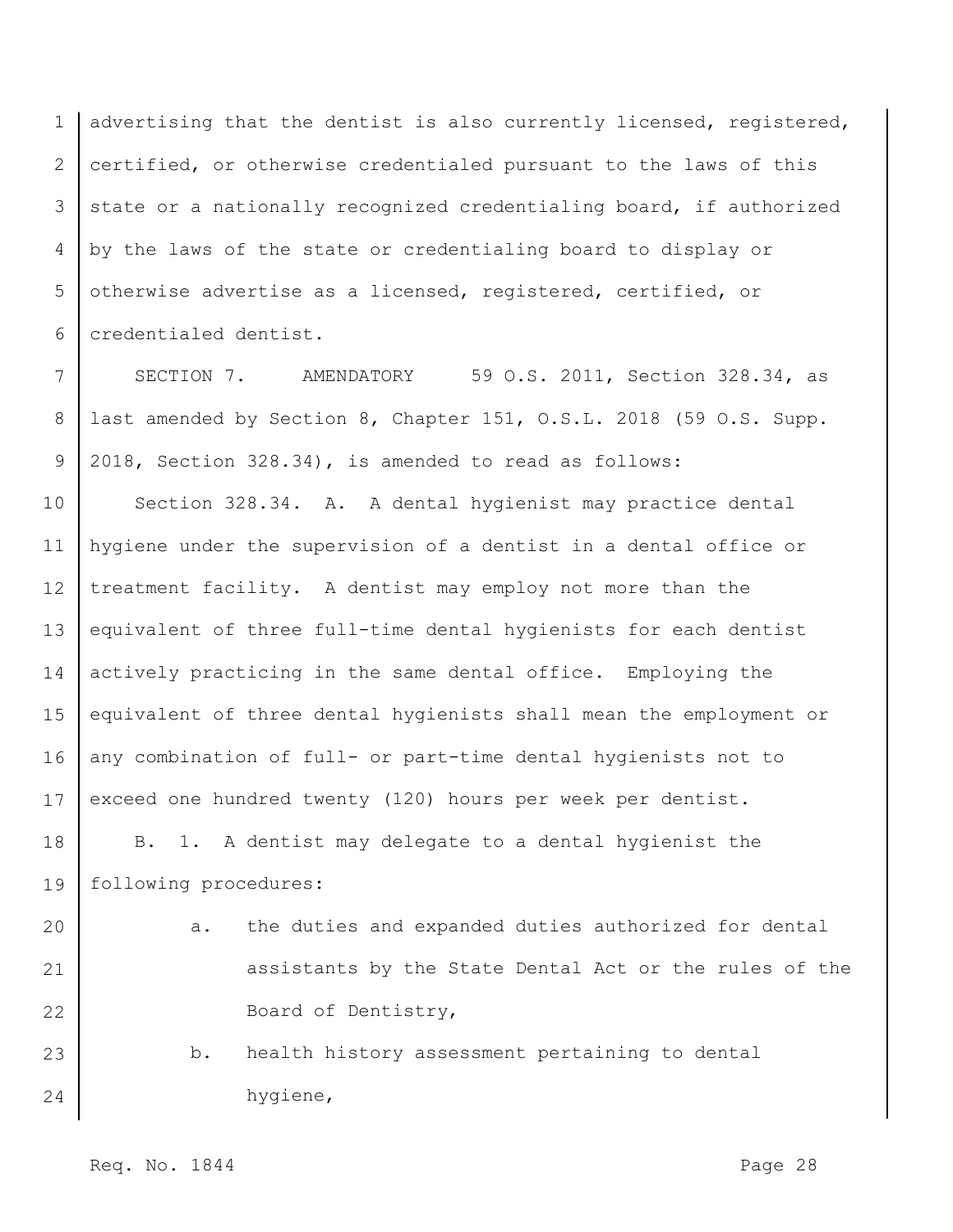- 1 2 3 4 c. dental hygiene examination and the charting of intraoral and extra-oral conditions, which include periodontal charting, dental charting and classifying occlusion,
	- d. dental hygiene assessment and treatment planning for procedures authorized by the supervisory dentist,
- 7 8 9 10 11 12 13 14 15 16 17 18 e. prophylaxis, which means the removal of any and all calcareous deposits, stains, accretions, or concretions from the supragingival and subgingival surfaces of human teeth, utilizing instrumentation by scaler or periodontal curette on the crown and root surfaces of human teeth, including rotary or powerdriven instruments. This paragraph shall not be construed to prohibit the use of a rubber cap polishing cup or brush on the crowns of human teeth by a dental assistant who holds a current expanded duty permit for Coronal Polishing/Topical Fluoride issued by the Board,

19 f. periodontal scaling and root planing,

20 21 22 23 g. dental hygiene nutritional and dietary evaluation, h. placement of subgingival prescription drugs for prevention and treatment of periodontal disease, i. soft tissue curettage,

j. placement of temporary fillings,

24

5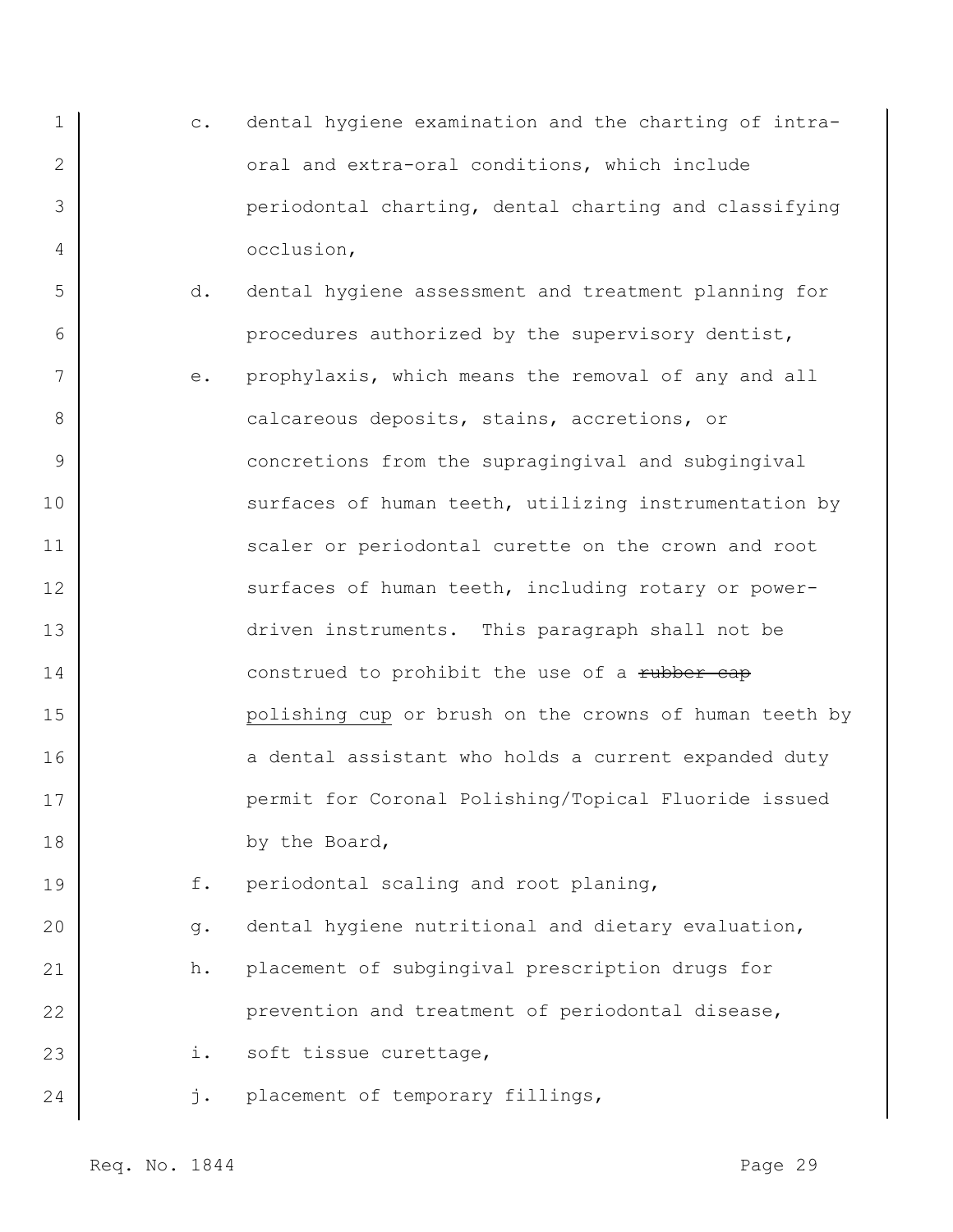| $\mathbf 1$     | removal of overhanging margins,<br>k.                                 |
|-----------------|-----------------------------------------------------------------------|
| 2               | dental implant maintenance,<br>$\mathbf 1$ .                          |
| 3               | removal of periodontal packs,<br>m.                                   |
| 4               | polishing of amalgam restorations, and<br>n.                          |
| 5               | other procedures authorized by the Board.<br>$\circ$ .                |
| 6               | The procedures specified in subparagraphs b through o of<br>2.        |
| $7\phantom{.0}$ | paragraph 1 of this subsection may be performed only by a dentist or  |
| 8               | a dental hygienist.                                                   |
| 9               | 3. Except as provided in subsections C and D of this section,         |
| 10              | the procedures specified in paragraph 1 of this subsection may be     |
| 11              | performed by a dental hygienist only on a patient of record and only  |
| 12              | under the supervision of a dentist. The level of supervision,         |
| 13              | whether direct, indirect or general, shall be at the discretion of    |
| 14              | the supervisory dentist. Authorization for general supervision        |
| 15              | shall be limited to a maximum of thirteen (13) months following an    |
| 16              | examination by the supervisory dentist of a patient of record.<br>For |
|                 | 17 the purposes of this paragraph, "patient of record" means an       |
| 18              | individual who has given a medical history and has been examined and  |
| 19              | accepted by a dentist for dental care.                                |
| 20              | C. 1. A dentist may authorize procedures to be performed by a         |
|                 |                                                                       |

21 dental hygienist, without complying with the provisions of paragraph 22 3 of subsection B of this section, if:

23 24 a. the dental hygienist has at least two (2) years experience in the practice of dental hygiene,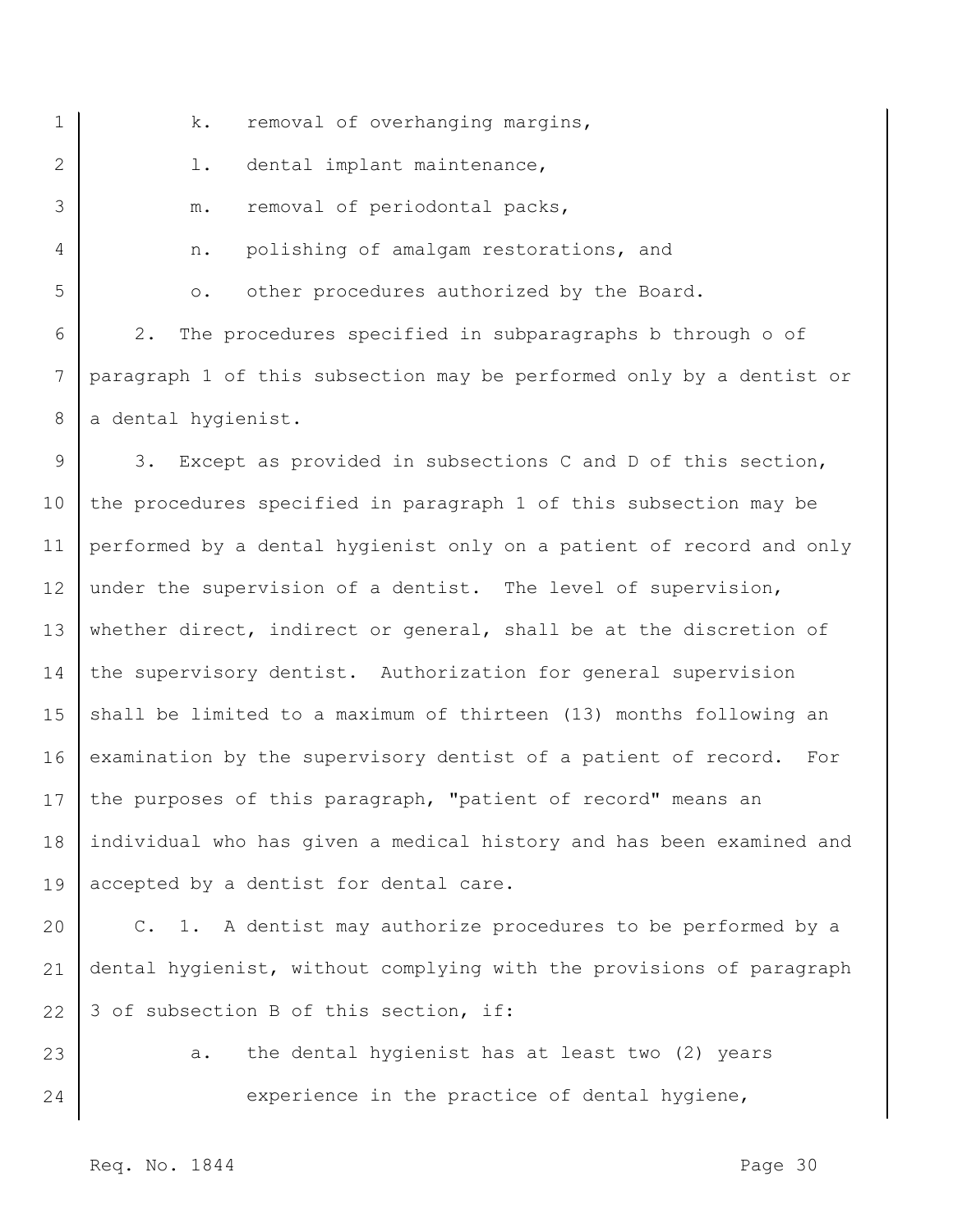1 2 b. the authorization to perform the procedures is in writing and signed by the dentist, and

3 4

19

c. the procedures are performed during an initial visit to a person in a treatment facility.

5 6 7 2. The person upon whom the procedures are performed must be referred to a dentist after completion of the procedures performed pursuant to paragraph 1 of this subsection.

8 9 10 3. A dental hygienist shall not perform a second set of procedures on a person pursuant to this subsection until the person has been examined and accepted for dental care by a dentist.

11 12 13 14 15 4. The treatment facility in which any procedure is performed by a dental hygienist pursuant to this subsection shall note each such procedure in the medical records of the person upon whom the procedure was performed and list the dentist that authorized the hygienist to perform the procedures signed by the hygienist.

16 17 18 D. A treatment facility may employ dental hygienists whose services shall be limited to the examination of teeth and the teaching of dental hygiene or as otherwise authorized by the Board.

E. The Board is authorized to:

20 21 22 23 24 1. Prescribe, by rule, advanced procedures that may be performed by a dental hygienist who has satisfactorily completed a course of study regarding the performance of such procedures. The advance procedures shall include the administration of local anesthesia and the administration of nitrous oxide analgesia;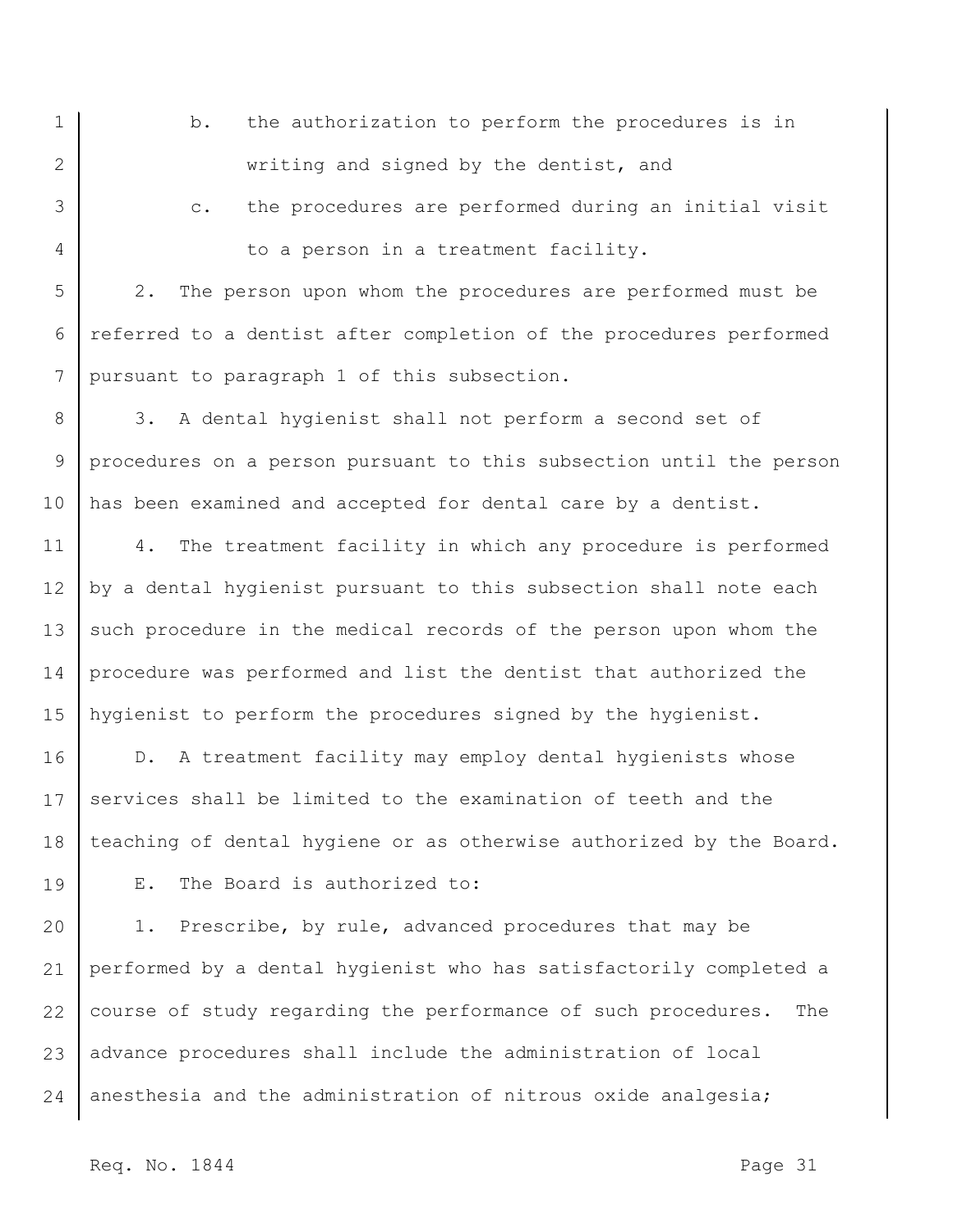1 2 2. Establish guidelines for courses of study necessary for a dental hygienist to perform advanced procedures;

3 4 3. Issue authorization to perform advanced procedures to those dental hygienists who meet the eligibility requirements; and

5 6 4. Establish the level of supervision, whether direct, indirect or general, under which the advanced procedures may be performed.

7 8 F. A dental hygienist shall not own or operate an independent practice of dental hygiene.

9 10 11 G. Nothing in the State Dental Act shall be construed to prohibit a dentist from performing any of the procedures that may be performed by a dental hygienist.

12 13 14 15 H. Nothing in the State Dental Act shall be construed to allow a dental assistant to work under the supervision of a dental hygienist while acting under direct, indirect or general supervision.

16 17 18 SECTION 8. AMENDATORY 59 O.S. 2011, Section 328.41, as last amended by Section 11, Chapter 151, O.S.L. 2018 (59 O.S. Supp. 2018, Section 328.41), is amended to read as follows:

19 20 21 22 23 24 Section 328.41. A. 1. On or before the last day of December of each year, every dentist, dental hygienist, dental assistant, oral maxillofacial surgery assistant and other licensee or permit holders previously licensed or permitted by the Board to practice in this state, with the exception of those listed in paragraph 2 of this subsection, shall submit a completed renewal application with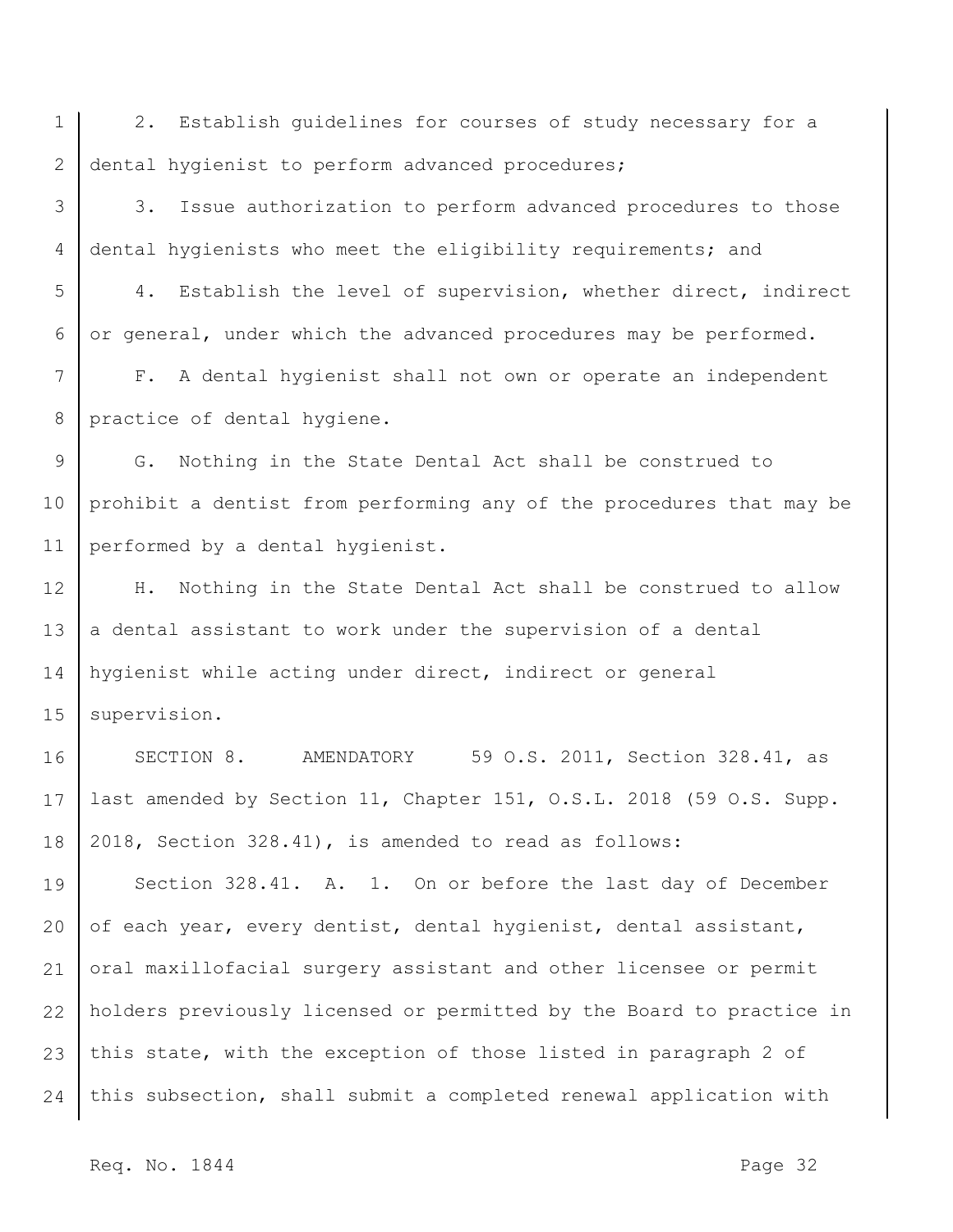1 2 3 4 5 6 7 8 information as may be required by the Board, together with an annual renewal fee established by the rules of the Board. Upon receipt of the annual renewal fee, the Board shall issue a renewal certificate authorizing the dentist, dental hygienist, dental assistant, or oral maxillofacial surgery assistant to continue the practice of dentistry or dental hygiene, respectively, in this state for a period of one (1) year. Every license or permit issued by the Board shall begin on January 1 and expire on December 31 of each year.

9 10 11 12 2. Beginning July 1, 2017, resident and fellowship permits shall be valid from July 1 through June 30 of each year and dental student intern permits shall be valid from August 1 through July 31 of each year.

13 14 B. Continuing education requirements shall be due at the end of each three-year period ending in 2019 as follows:

1. Dentists shall complete sixty (60) hours;

2. Hygienists shall complete thirty (30) hours;

17 18 3. Oral maxillofacial surgery assistants shall complete twelve (12) hours; and

19 20 21 4. Any newly licensed dentist shall complete a two-hour opioid and scheduled drug prescribing class within one (1) year of obtaining licensure; and

22 23 5. Beginning in 2020, continuing education requirements shall be due at the end of each two-year period as follows:

24

15

16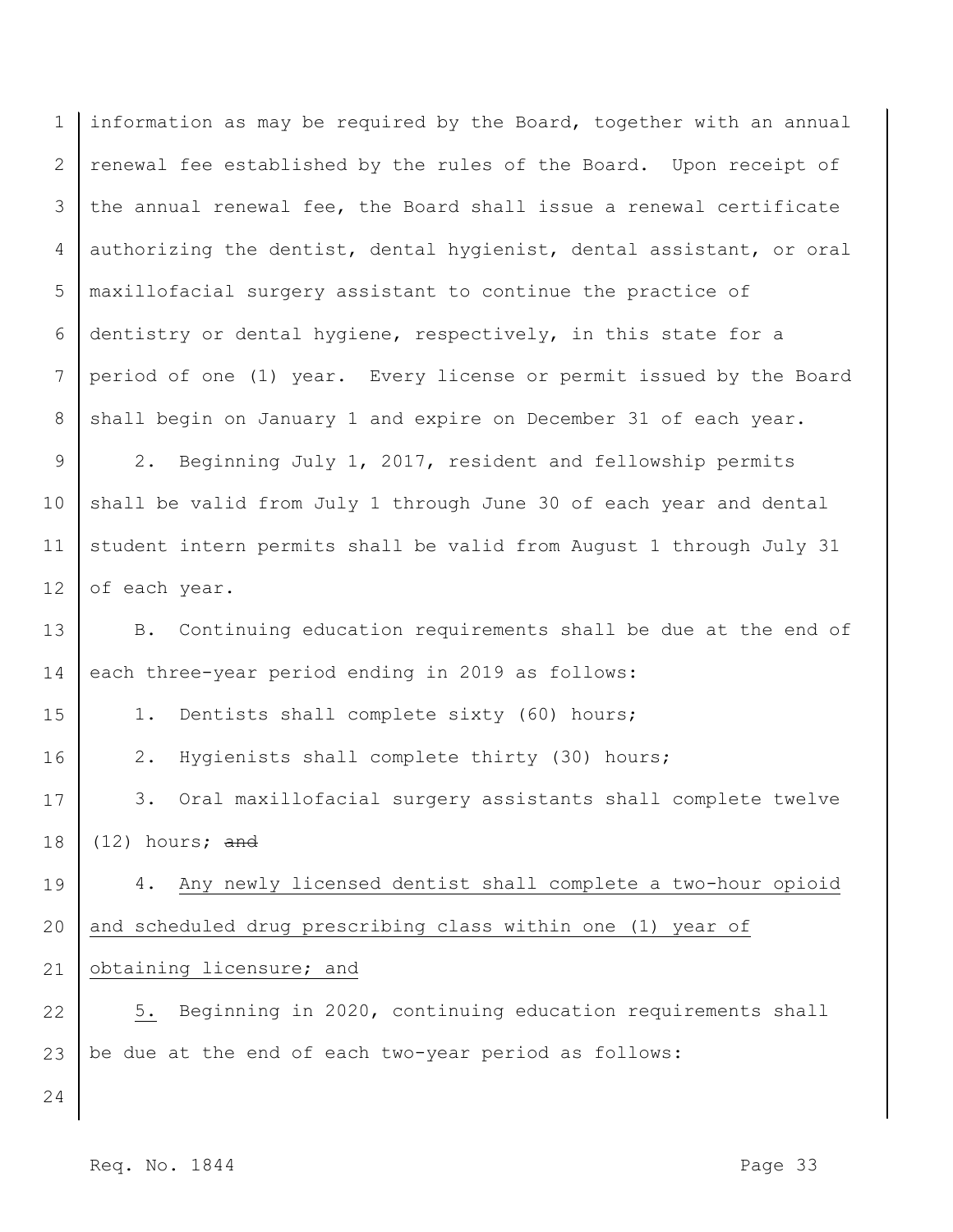1 2 3 4 5 6 7 8 9 10 11 12 13 14 15 16 17 18 19 20 21 22 23 24 a. dentists shall complete forty (40) hours, including a one-time, two-hour opioid and scheduled drug prescribing class, b. hygienists shall complete twenty (20) hours, c. OMS assistants shall complete eight (8) hours, and d. dental assistants shall have two (2) hours of infection control. C. Upon failure of a dentist, dental hygienist, dental assistant, or oral maxillofacial surgery assistant to pay the annual renewal fee within two (2) months after January 1, the Board shall notify the dentist, dental hygienist, dental assistant, or oral maxillofacial surgery assistant in writing by certified mail to the last-known mailing address of the dentist, dental hygienist, dental assistant, or oral maxillofacial surgery assistant as reflected in the records of the Board. D. Any dentist, dental hygienist, dental assistant, or oral maxillofacial surgery assistant whose license or permit is automatically canceled by reason of failure, neglect or refusal to secure the renewal certificate may be reinstated by the Board at any time within one (1) year from the date of the expiration of the license, upon payment of the annual renewal fee and a penalty fee established by the rules of the Board. If the dentist, dental hygienist, dental assistant, or oral maxillofacial surgery assistant does not apply for renewal of the license or permit and pay the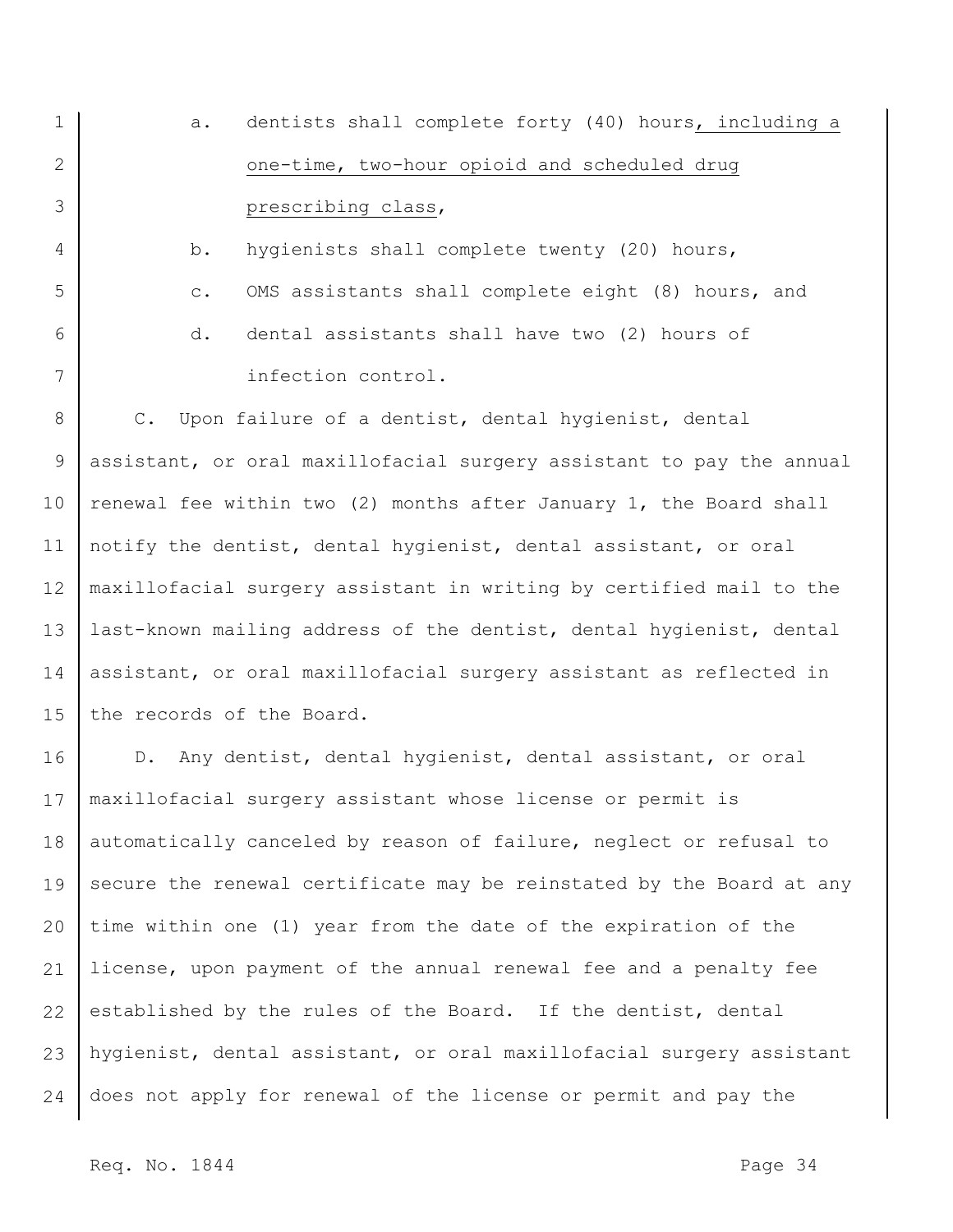1 2 3 4 5 6 required fees within one (1) year after the license has expired, then the dentist, dental hygienist, dental assistant, or oral maxillofacial surgery assistant shall be required to file an application for and take the examination or other requirements provided for in the State Dental Act or the rules promulgated by the Board before again commencing practice.

7 8 9 10 E. The Board, by rule, shall provide for the remittance of fees otherwise required by the State Dental Act while a dentist or dental hygienist is on active duty with any of the Armed Forces of the United States.

11 12 13 14 F. In case of a lost or destroyed license or renewal certificate and upon satisfactory proof of the loss or destruction thereof, the Board may issue a duplicate, charging therefor a fee established by the rules of the Board.

15 16 17 18 19 20 21 G. A dentist, dental hygienist, oral maxillofacial surgery assistant or dental assistant that is in good standing and not under investigation that notifies the Board in writing of a voluntary nonrenewal of license or requests retirement status shall have a right to renew or reinstate his or her license within five (5) years from the date of notice. The Board may require any training or continuing education requirements to be met prior to reinstatement.

22 23 H. A dentist, dental hygienist, oral maxillofacial dental assistant or dental assistant that has not had an active license or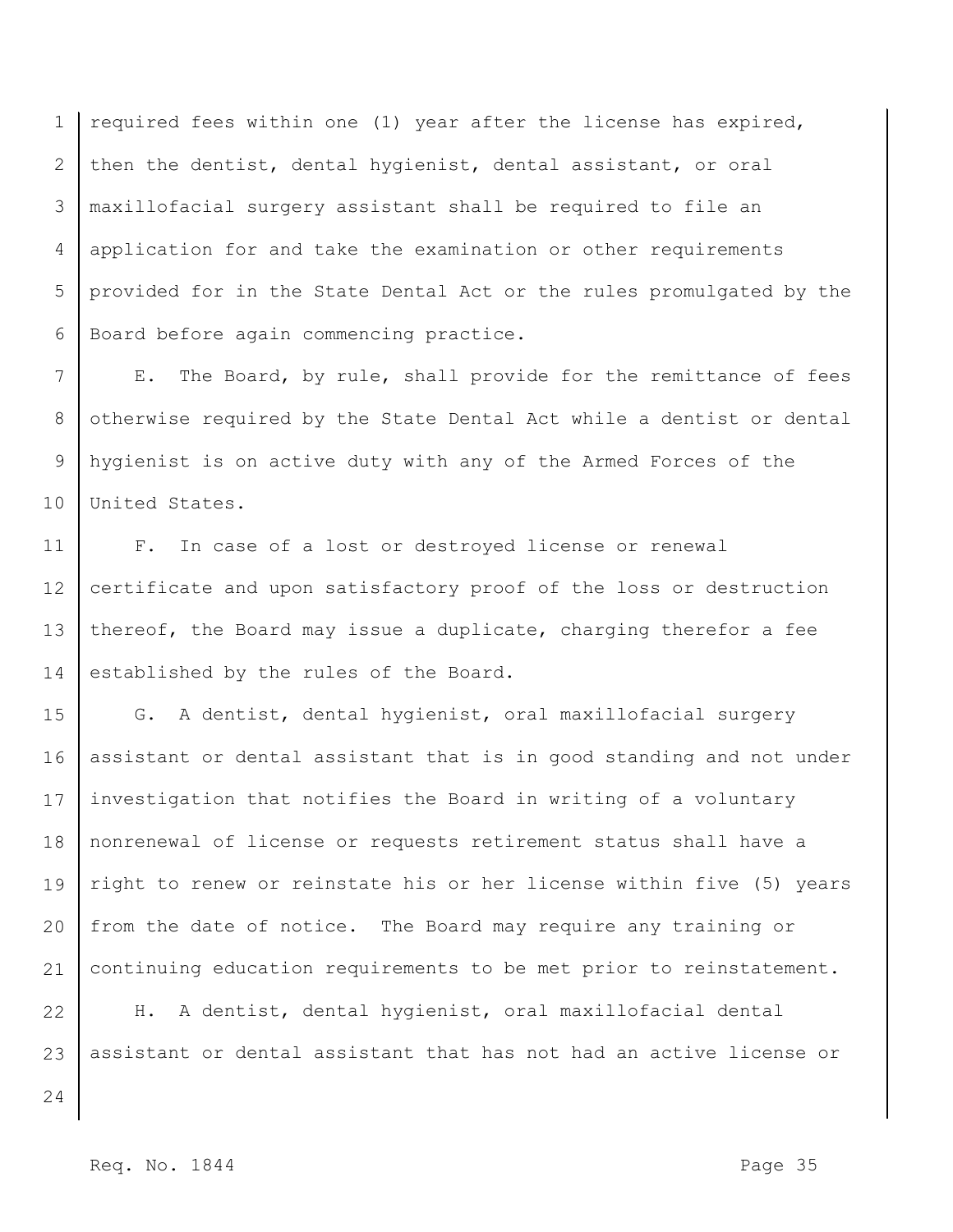1 2 permit in excess of five (5) years shall be required to apply as a new applicant.

3 4 I. Any application for a license or permit that has remained inactive for more than one (1) year shall be closed.

5 6 7 SECTION 9. AMENDATORY 59 O.S. 2011, Section 328.44a, as last amended by Section 25, Chapter 229, O.S.L. 2015 (59 O.S. Supp. 2018, Section 328.44a), is amended to read as follows:

8 9 10 11 12 13 14 15 16 17 18 Section 328.44a. A. The Board of Dentistry is authorized, after notice and opportunity for a hearing pursuant to Article II of the Administrative Procedures Act, to issue an order imposing one or more of the following penalties whenever the Board finds, by clear and convincing evidence, that a dentist, dental hygienist, dental assistant, oral maxillofacial surgery assistant, dental laboratory technician, holder of a permit to operate a dental laboratory, or an entity operating pursuant to the provisions of the Professional Entity Act or the State Dental Act has committed any of the acts or occurrences set forth in Sections 328.29, 329.29a, 328.32, 328.33, 328.39 and 328.39a of this title:

19 20 1. Refusal to issue a license or permit, or a renewal thereof, provided for in the State Dental Act;

21 22 2. Suspension of a license or permit issued by the Board for a period of time deemed appropriate by the Board;

3. Revocation of a license or permit issued by the Board;

23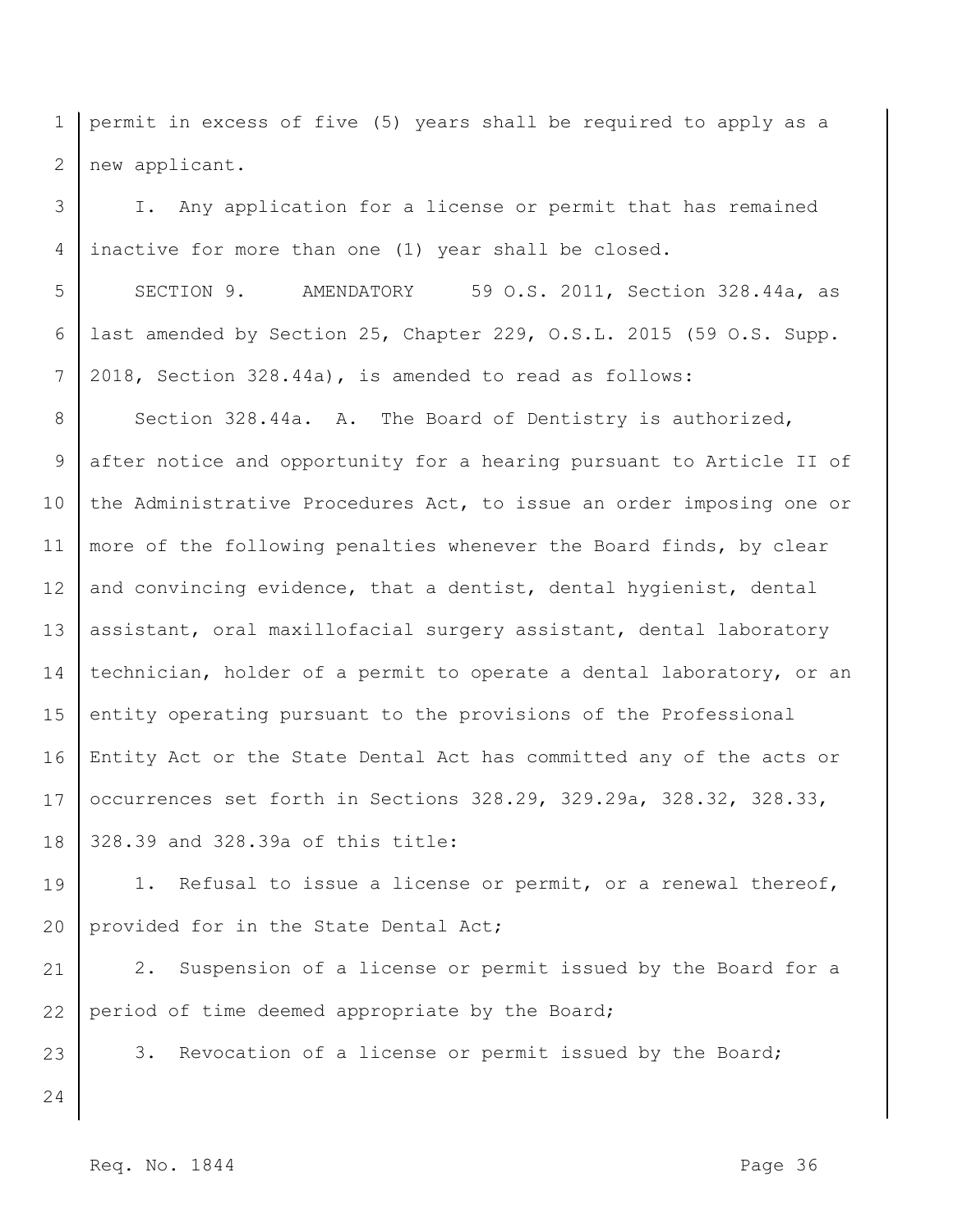1 2 4. Imposition of an administrative penalty not to exceed One Thousand Five Hundred Dollars (\$1,500.00) per violation;

5. Issuance of a censure;

4 5 6. Placement on probation for a period of time and under such terms and conditions as deemed appropriate by the Board;

6 7 7. Probation monitoring fees, which shall be the responsibility of the licensee on all probations; or

8 9 10 8. Restriction of the services that can be provided by a dentist or dental hygienist, under such terms and conditions as deemed appropriate by the Board.

11 12 13 14 15 16 17 B. A dentist, dental hygienist, dental assistant, oral maxillofacial surgery assistant, dental laboratory technician, or holder of a permit to operate a dental laboratory, against whom a penalty is imposed by an order of the Board pursuant to the provisions of this section, shall have the right to seek a judicial review of such order pursuant to Article II of the Administrative Procedures Act.

18 19 20 C. The Board may issue a summary suspension on a licensee or permit holder who is found guilty of a felony charge and is sentenced to incarceration in a state or federal facility.

21 22 23 SECTION 10. AMENDATORY 59 O.S. 2011, Section 328.51a, as last amended by Section 15, Chapter 151, O.S.L. 2018 (59 O.S. Supp. 2018, Section 328.51a), is amended to read as follows:

24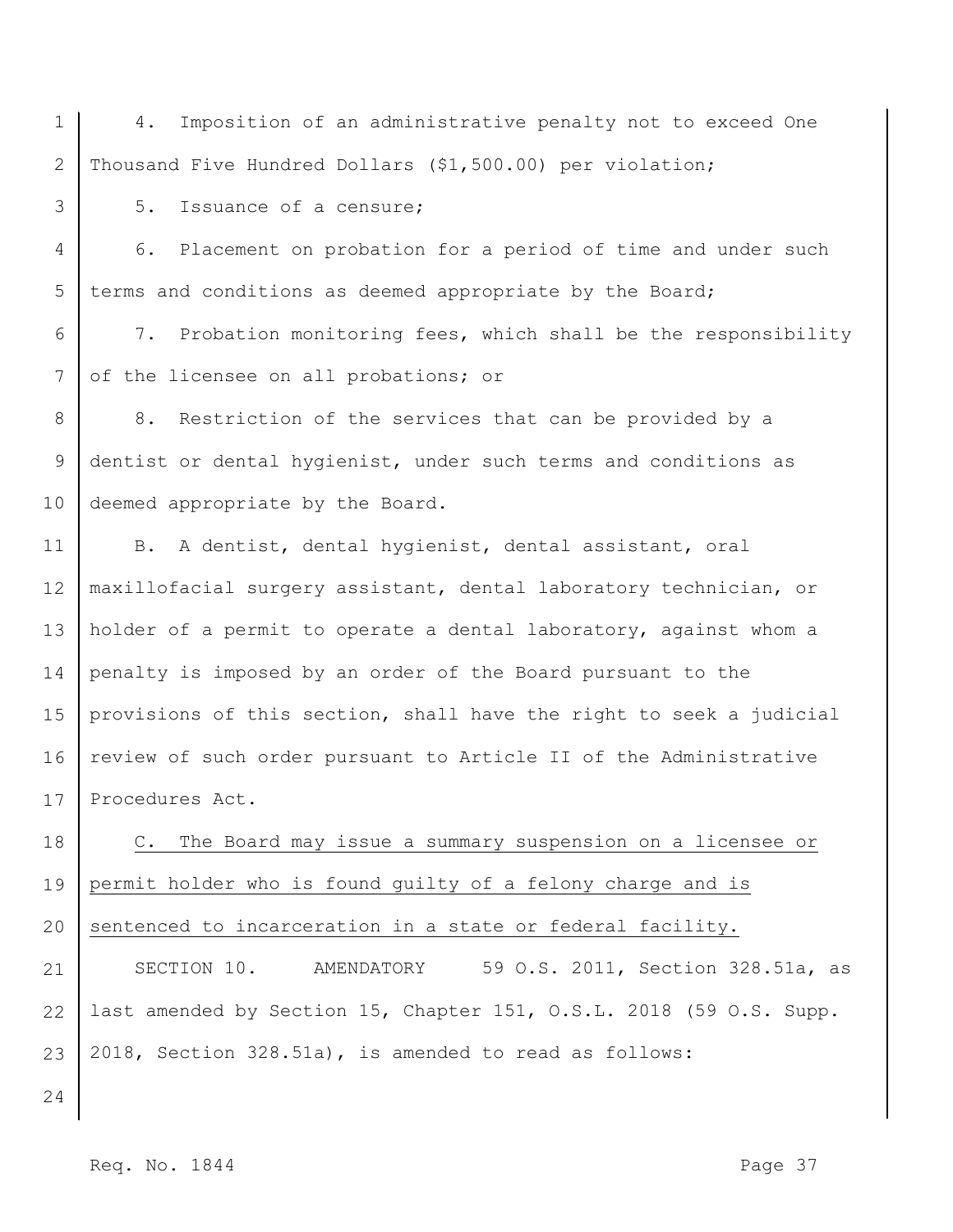| $\mathbf 1$   | Section 328.51a. A. The Board of Dentistry is authorized to       |  |          |            |  |  |  |
|---------------|-------------------------------------------------------------------|--|----------|------------|--|--|--|
| $\mathbf{2}$  | charge the following fees for the purpose of implementing and     |  |          |            |  |  |  |
| 3             | enforcing the State Dental Act. The penalty and late fee shall be |  |          |            |  |  |  |
| 4             | twice the amount of the original fee for license renewals.        |  |          |            |  |  |  |
| 5             | Notwithstanding any other provisions of the State Dental Act, the |  |          |            |  |  |  |
| 6             | fees established by the Board shall be not less nor more than the |  |          |            |  |  |  |
| 7             | range created by the following schedule:                          |  |          |            |  |  |  |
| 8             | LICENSE AND PERMIT APPLICATION FEES:<br>1.                        |  |          |            |  |  |  |
| $\mathcal{G}$ |                                                                   |  | Minimum  | Maximum    |  |  |  |
| 10            | License by Examination<br>a.                                      |  |          |            |  |  |  |
| 11            | Dentist                                                           |  | \$200.00 | \$400.00   |  |  |  |
| 12            | Dental Hygienist                                                  |  | \$100.00 | \$200.00   |  |  |  |
| 13            | b.<br>License by Credentialing                                    |  |          |            |  |  |  |
| 14            | Dentist                                                           |  | \$500.00 | \$1,000.00 |  |  |  |
| 15            | Dental Hygienist                                                  |  | \$100.00 | \$200.00   |  |  |  |
| 16            | Dental Specialty License by<br>$\mathbb{C}$ .                     |  |          |            |  |  |  |
| 17            | Examination                                                       |  | \$300.00 | \$600.00   |  |  |  |
| 18            | Dental Specialty License by<br>d.                                 |  |          |            |  |  |  |
| 19            | Credentialing                                                     |  | \$500.00 | \$1,000.00 |  |  |  |
| 20            | Faculty Permit<br>е.                                              |  |          |            |  |  |  |
| 21            | Dentist                                                           |  | \$100.00 | \$200.00   |  |  |  |
| 22            | Dental Hygienist                                                  |  | \$50.00  | \$100.00   |  |  |  |
| 23            | Dental Student Intern Permit<br>f.                                |  | \$50.00  | \$200.00   |  |  |  |
| 24            |                                                                   |  |          |            |  |  |  |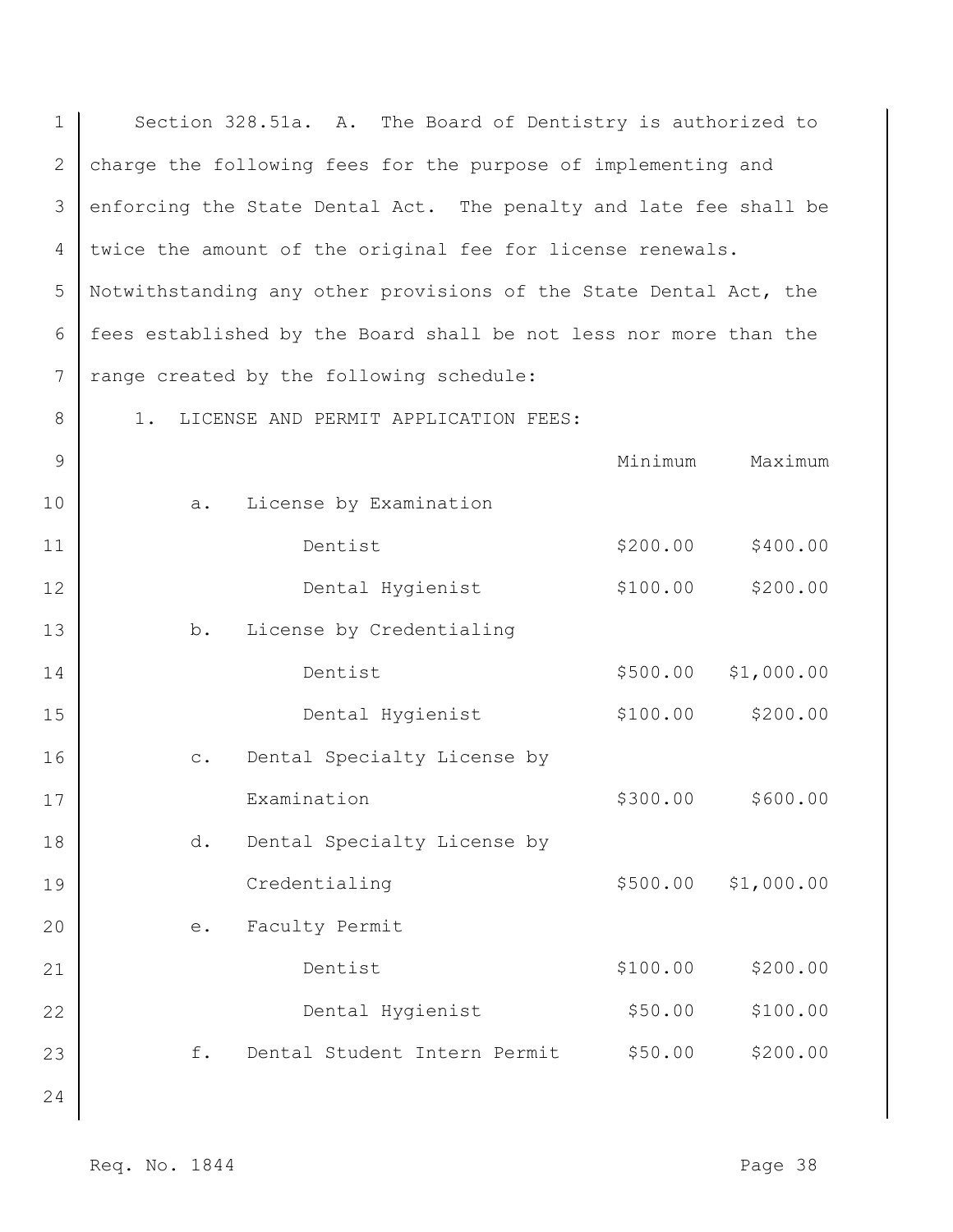| $\mathbf 1$     |       | q.              | Temporary License to Practice |          |                   |
|-----------------|-------|-----------------|-------------------------------|----------|-------------------|
| $\mathbf{2}$    |       |                 | Dental Hygiene                |          | \$50.00 \$100.00  |
| 3               |       | h.              | Dental Assistant or Oral      |          |                   |
| 4               |       |                 | Maxillofacial Surgery         |          |                   |
| 5               |       |                 | Assistant Permit              |          | \$50.00 \$100.00  |
| 6               |       | i.              | Dental Assistant with         |          |                   |
| $7\phantom{.0}$ |       |                 | Expanded Function (s) by      |          |                   |
| 8               |       |                 | Credential                    | \$75.00  | \$150.00          |
| $\mathcal{G}$   |       | <u>j.</u>       | Temporary License to Practice |          |                   |
| 10              |       |                 | Dentistry                     |          | \$75.00 \$150.00  |
| 11              |       | $\frac{1}{2}$ . |                               |          |                   |
| 12              |       | k.              | Permit to Operate a Dental    |          |                   |
| 13              |       |                 | Laboratory - current Oklahoma |          |                   |
| 14              |       |                 | licensed dentist              | \$20.00  | \$60.00           |
| 15              |       | $\mathbf{k}$ .  |                               |          |                   |
| 16              |       | l.              | General Anesthesia Permit     |          |                   |
| 17              |       |                 | Dentist                       | \$100.00 | \$200.00          |
| 18              |       | $\pm$ .         |                               |          |                   |
| 19              |       | $m$ .           | Conscious Sedation Permit     |          |                   |
| 20              |       |                 | Dentist                       |          | \$100.00 \$200.00 |
| 21              |       | $m_{\bullet}$   |                               |          |                   |
| 22              |       | n.              | Permit to Operate a Dental    |          |                   |
| 23              |       |                 | Laboratory - commercial       | \$200.00 | \$500.00          |
| 24              | $2$ . |                 | RE-EXAMINATION FEES:          |          |                   |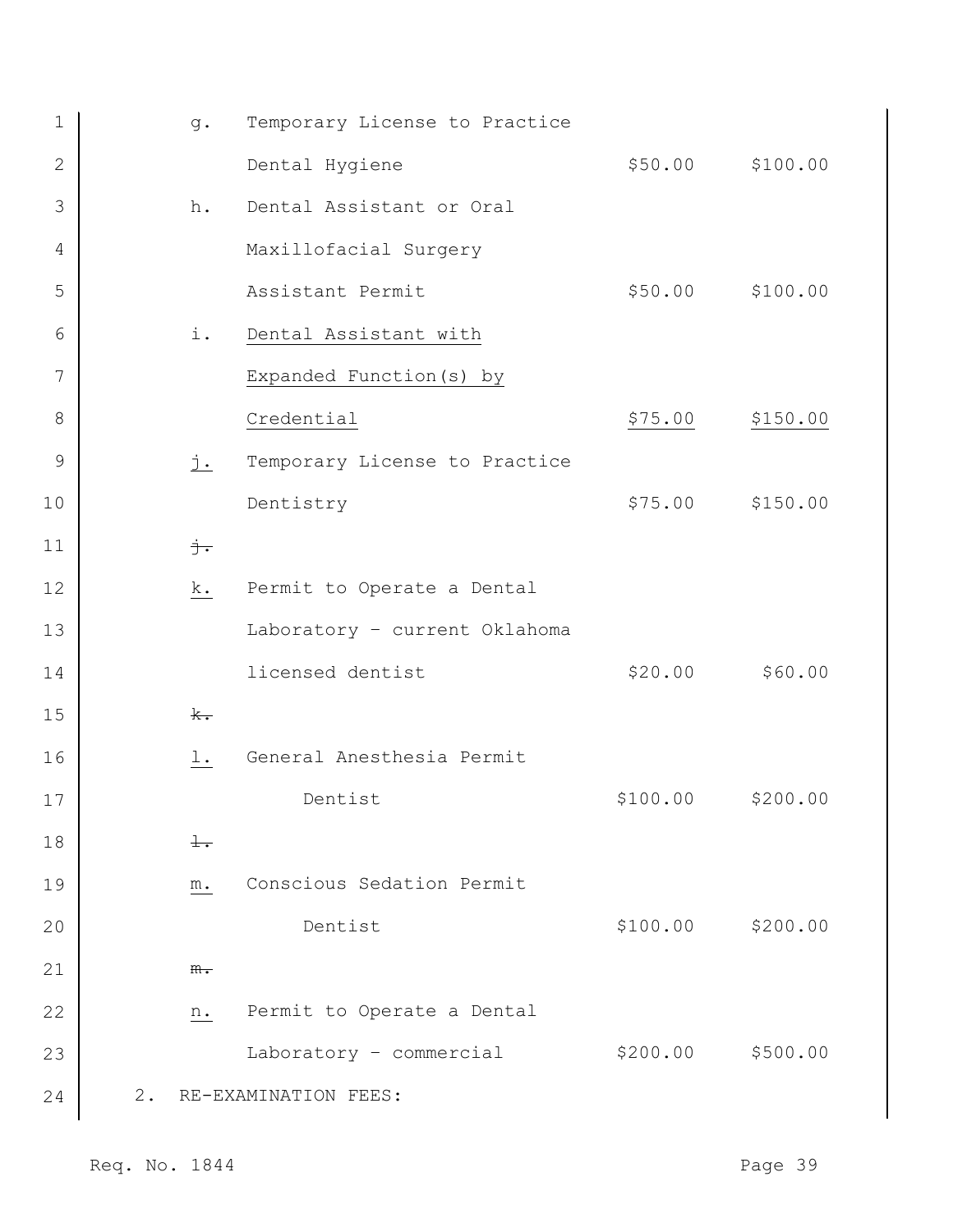| $1\,$          | a.             | License by Examination       |          |          |
|----------------|----------------|------------------------------|----------|----------|
| $\sqrt{2}$     |                | Dentist                      | \$200.00 | \$400.00 |
| 3              |                | Dental Hygienist             | \$100.00 | \$200.00 |
| $\overline{4}$ | b.             | Dental Specialty License by  |          |          |
| 5              |                | Examination                  | \$300.00 | \$600.00 |
| 6              | $\circ$ .      | Jurisprudence Only Re-       |          |          |
| 7              |                | Examination                  |          |          |
| 8              |                | Dentist                      | \$10.00  | \$20.00  |
| $\mathsf 9$    |                | Dental Hygienist             | \$10.00  | \$20.00  |
| 10             | 3.             | ANNUAL RENEWAL FEES:         |          |          |
| 11             | a.             | Dentist                      | \$200.00 | \$400.00 |
| 12             | b.             | Dental Hygienist             | \$100.00 | \$200.00 |
| 13             | $\mathtt{C}$ . | Dental Specialty License     | \$100.00 | \$200.00 |
| 14             | d.             | Faculty Permit               |          |          |
| 15             |                | Dentist                      | \$50.00  | \$100.00 |
| 16             |                | Dental Hygienist             | \$50.00  | \$100.00 |
| 17             | $\mathtt{e}$ . | Dental Resident, Dental      |          |          |
| 18             |                | Fellowship                   | \$100.00 | \$200.00 |
| 19             | f.             | Dental Assistant, Oral       |          |          |
| 20             |                | Maxillofacial Surgery        |          |          |
| 21             |                | Assistant, or Dental Student |          |          |
| 22             |                | Intern Permit                | \$50.00  | \$100.00 |
| 23             |                |                              |          |          |
| 24             |                |                              |          |          |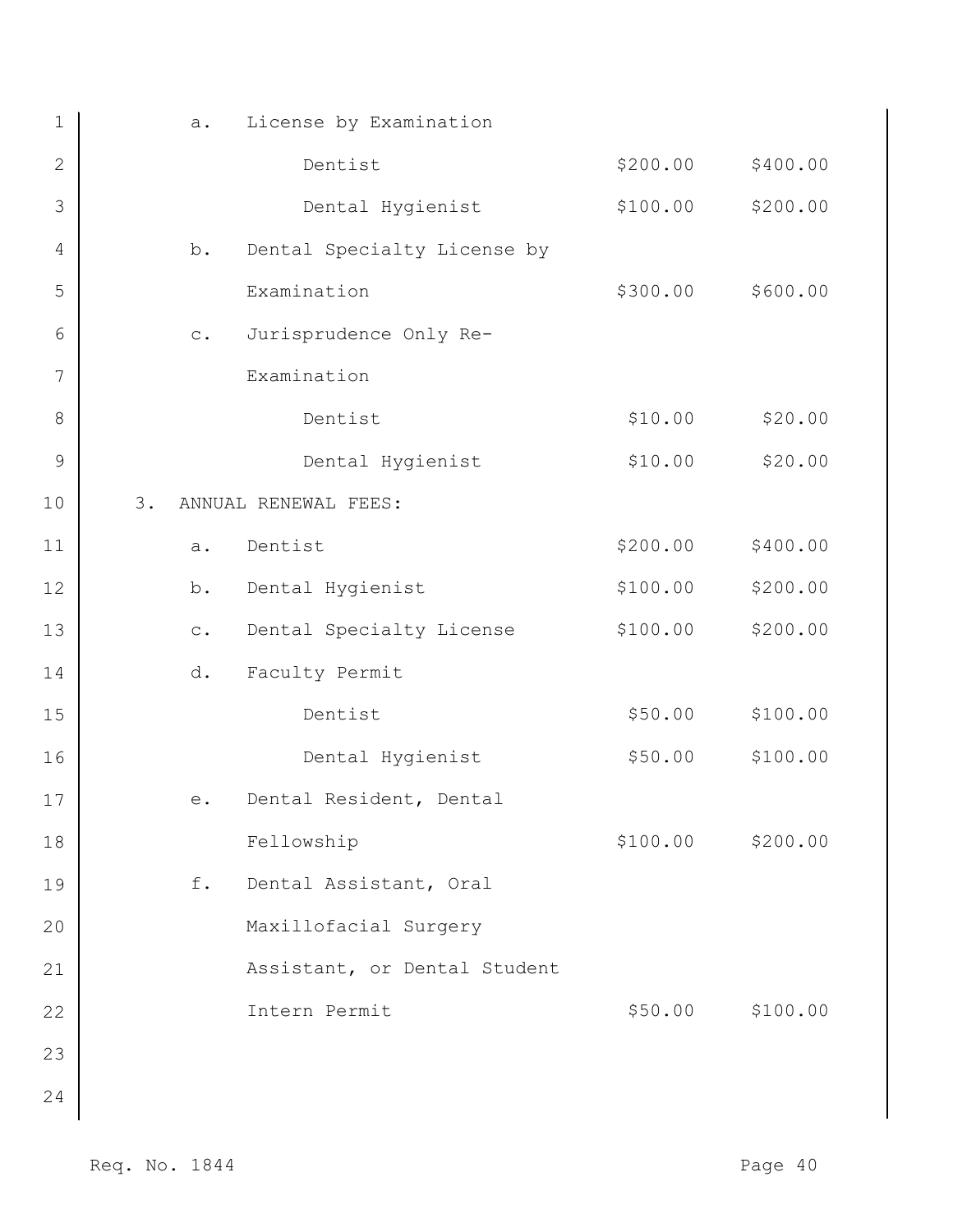| $\mathbf 1$    | $g$ .     | Permit to Operate a Dental             |          |          |
|----------------|-----------|----------------------------------------|----------|----------|
| $\overline{2}$ |           | Laboratory, current Oklahoma           |          |          |
| 3              |           | Licensed dentist                       | \$20.00  | \$60.00  |
| 4              | h.        | General Anesthesia Permit              |          |          |
| 5              |           | Dentist                                | \$100.00 | \$200.00 |
| 6              | i.        | Conscious Sedation Permit              |          |          |
| 7              |           | Dentist                                | \$100.00 | \$200.00 |
| 8              |           | j. Permit to Operate a Dental          |          |          |
| 9              |           | Laboratory, non-dentist owner \$300.00 |          | \$500.00 |
| 10             | 4.        | OTHER FEES:                            |          |          |
| 11             | a.        | Duplicate License                      |          |          |
| 12             |           | Dentist or Dental                      |          |          |
| 13             |           | Hygienist                              | \$30.00  | \$40.00  |
| 14             | b.        | Duplicate Permit or                    |          |          |
| 15             |           | Registration                           | \$5.00   | \$15.00  |
| 16             | $\circ$ . | Certificate of Good Standing           | \$5.00   | \$15.00  |
| 17             | d.        | Professional Entity                    |          |          |
| 18             |           | Certification Letter                   | \$5.00   | \$20.00  |
| 19             | e.        | Professional Entity                    |          |          |
| 20             |           | Registration or Update                 | \$5.00   | \$20.00  |
| 21             | f.        | Mobile Dental Clinic                   | \$200.00 | \$400.00 |
| 22             | q.        | List of the Name and Current           |          |          |
| 23             |           | Mailing Address of all                 |          |          |
| 24             |           | Persons who hold a License or          |          |          |
|                |           |                                        |          |          |